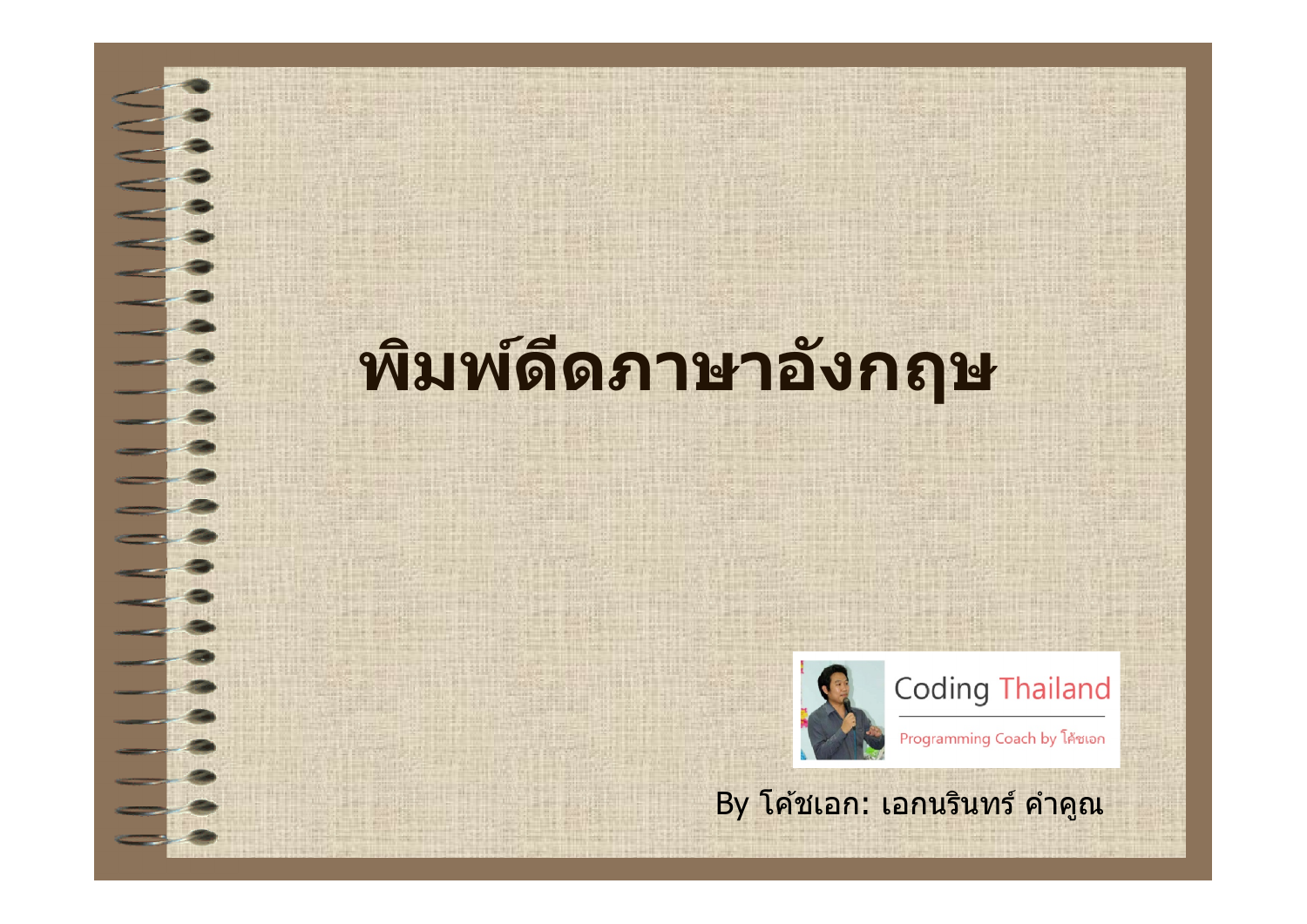#### **บทที 1 การพิมพ์แป้ นเหย้า** F9 F10 F11 F12 psc slk F<sub>8</sub>  $F1$  $F<sub>2</sub>$ F3 F4 **F5** F<sub>6</sub> l F7 **I**brk esc. **bksp** 2 5 ĥ 9 hm loup  $\mathbf{r}$ lins i del end pdn tah  $\mathcal{I}$  $\mathbf{R}$  $\overline{a}$  $\ddagger$  $5<sub>5</sub>$ 6 **loc** ent 4  $\overline{a}$  $\overline{2}$  $\overline{3}$ Z x c lent etr **ให้วางนิวมือซายและขวาที ้ แป้ นเหย้า**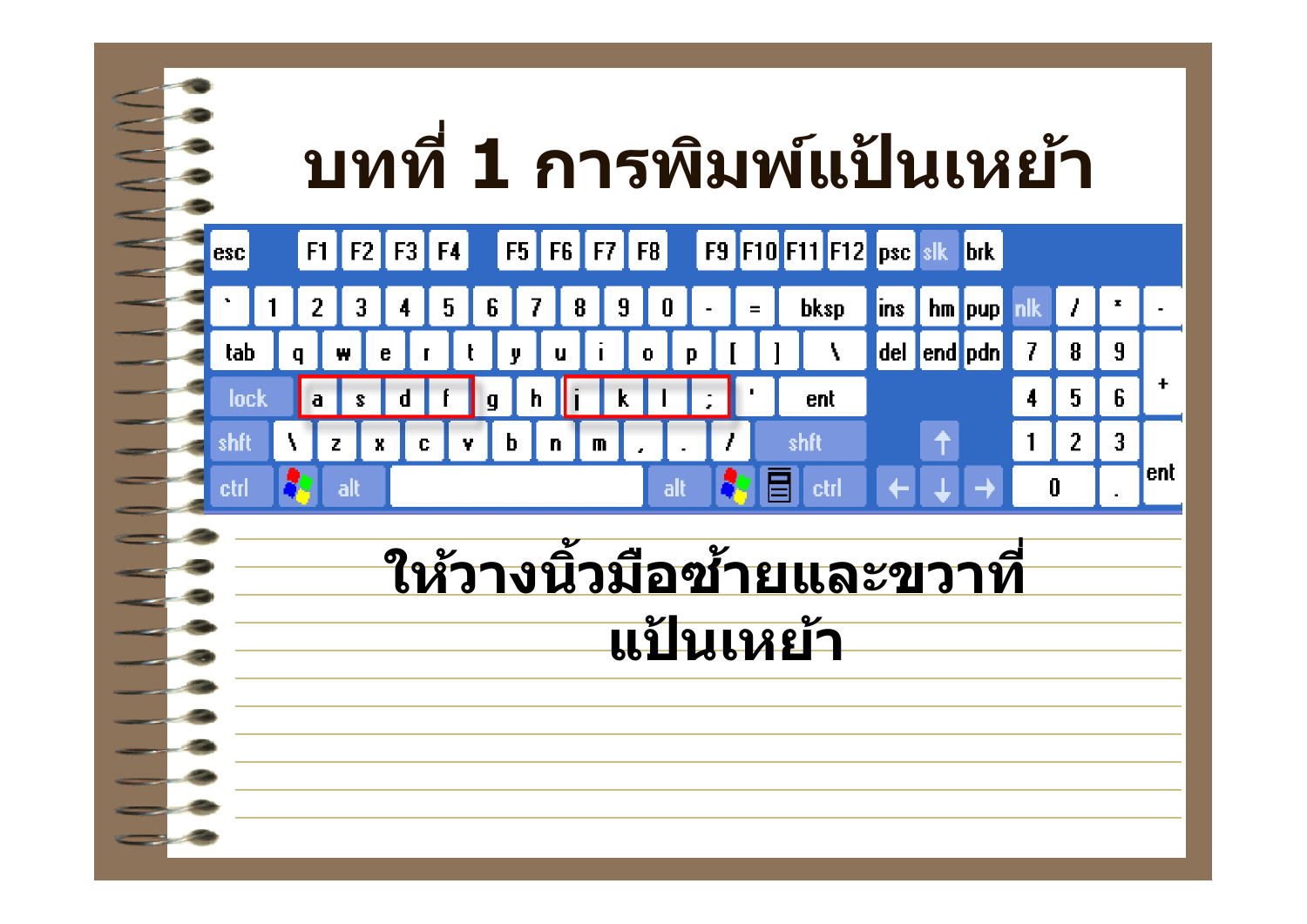

#### พิมพ์ตามแบบฝึกหัดต่อไปนี จํานวน 10 บรรทัด

asdfjkl; asdfjkl; asdfjkl; asdfjkl; asdfjkl; asdfjkl; asdfjkl; asdfjkl; asdfjkl; asdfjkl; asdfjkl; asdfjkl; asdfjkl; asdfjkl;

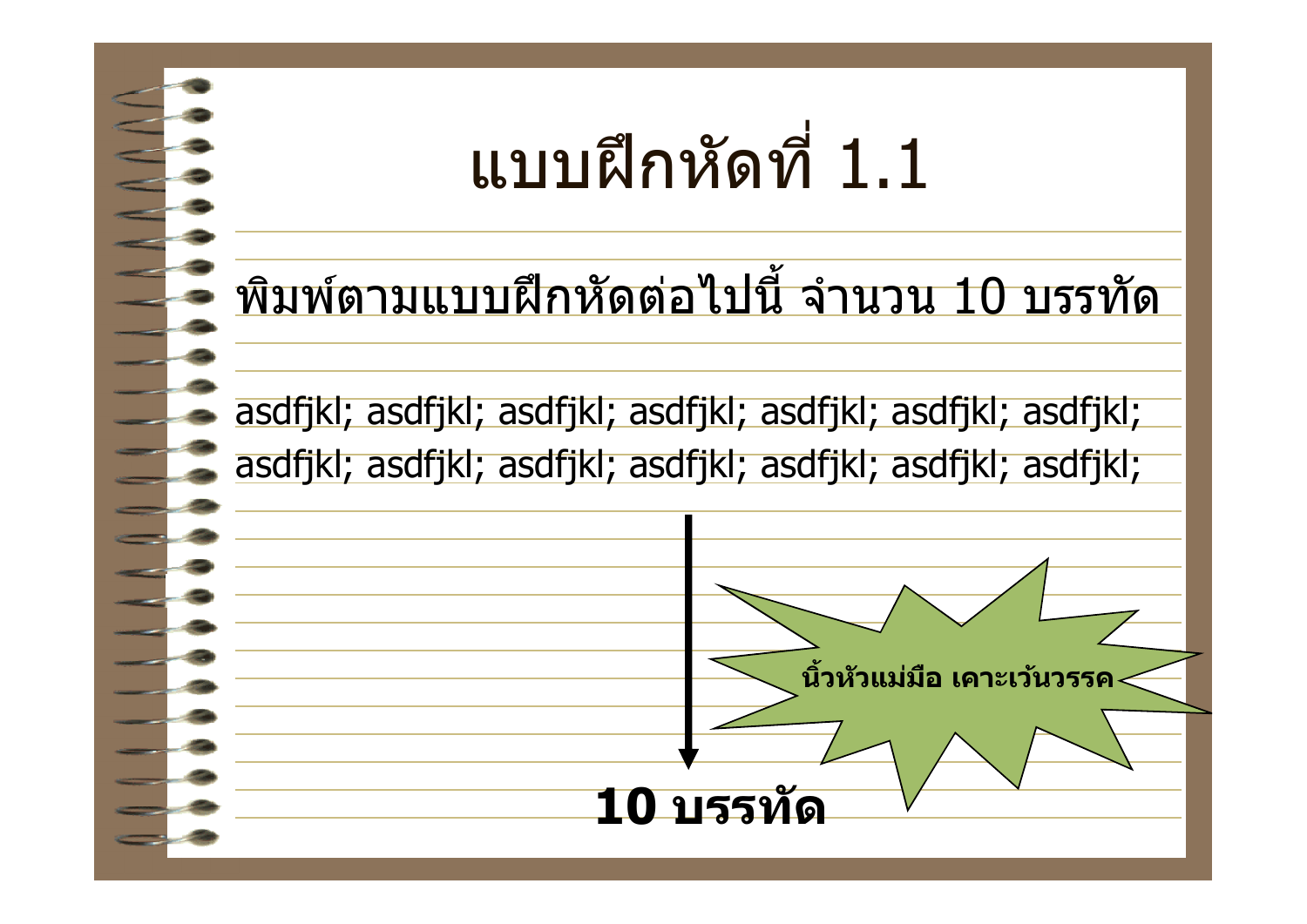

• พิมพ์ตามแบบโดย**ใชนิวหัวแม่มือขวา ้** เคาะ ้เว้นวรรค ช่องระหว่างตัวอักษร 1 เคาะ พิมพ์ จํานวน 10 บรรทัด

a s d f j k l ; a s d f j k l ; a s d f j k l ; a s d f j k l ; a s d f j k l ; a s d f j k l ; a s d f j k l ; a s d f j k l ;

**10 บรรทัด**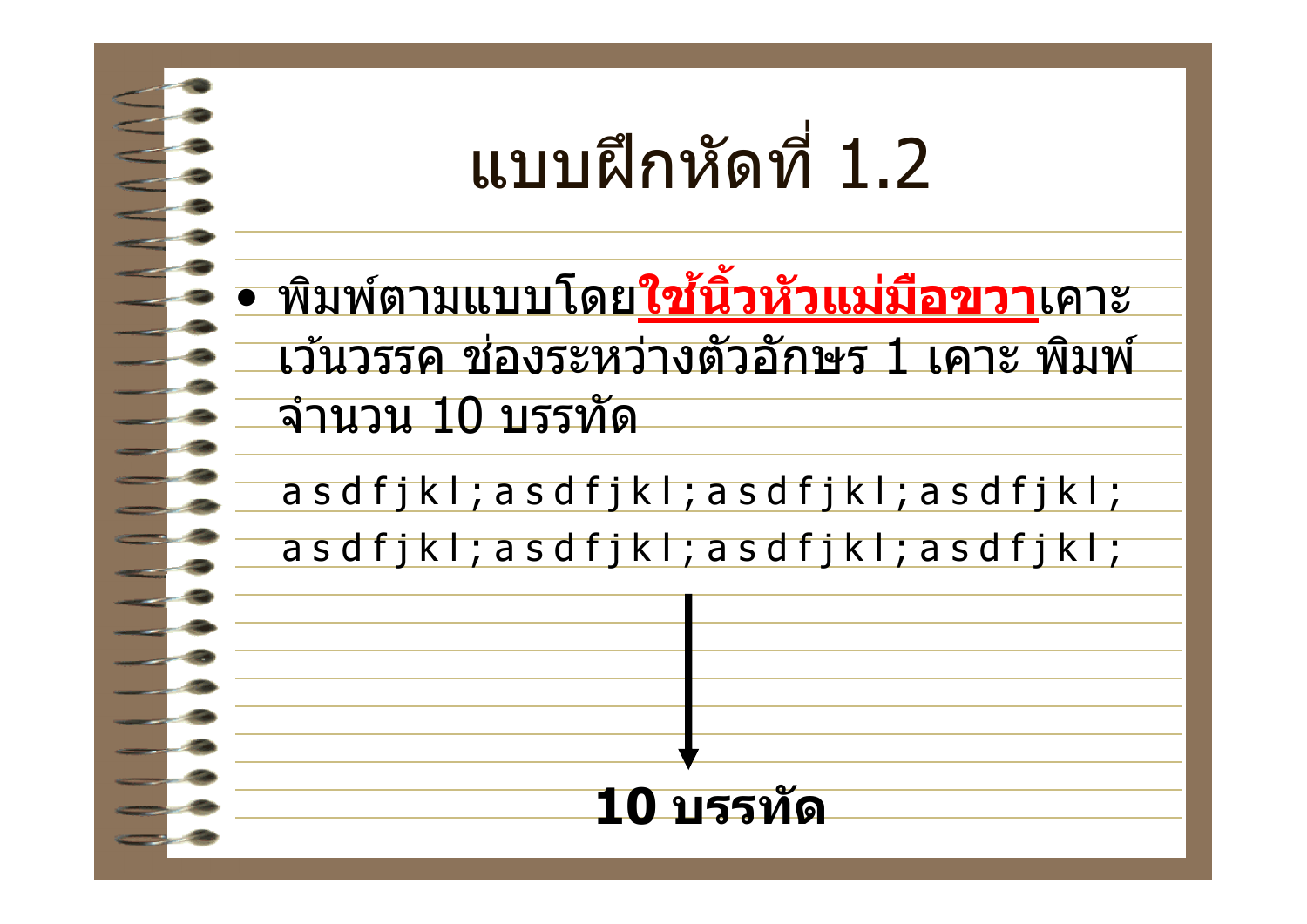### แบบฝึกหัดที 1.3

#### • พิมพ์ตามแบบ ช่องว่างให้เว้นวรรค 1 เคาะ พิมพ์จํานวน 6 จบ

asdfjkl; asdfjkl; asdfjkl; asdfjkl; asdfjkl; asdfjkl; asdfjkl;

a s d f j k l ; a s d f j k l ; a s d f j k l ; a s d f j k l ;

asdfjkl; asdfjkl; asdfjkl; asdfjkl; asdfjkl; asdfjkl; asdfjkl;

**ิฉ**า

a s d f j k l ; a s d f j k l ; a s d f j k l ; a s d f j k l ;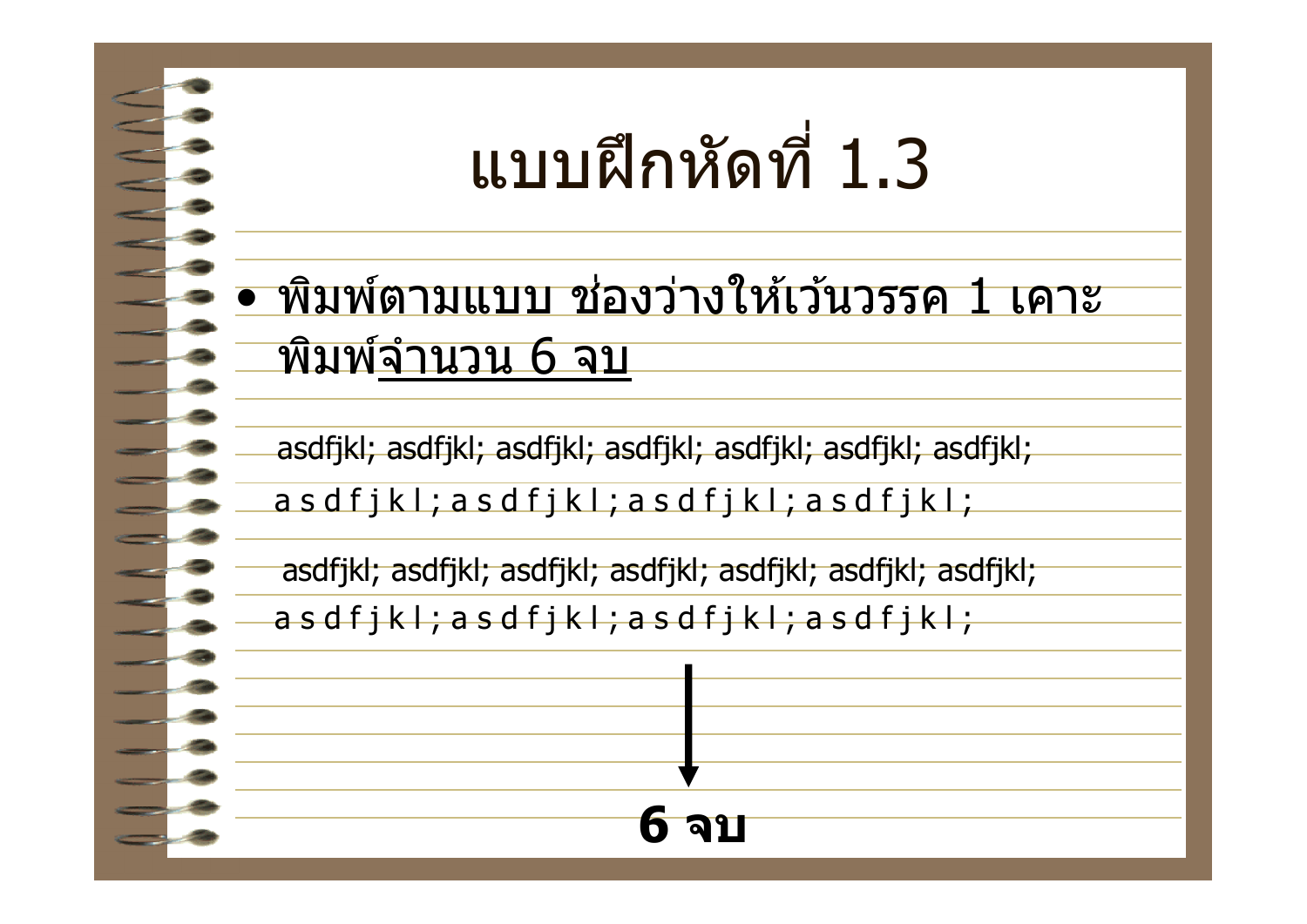### แบบฝึกหัดที 1.4

#### • พิมพ์ตามแบบข ้างล่าง 5 จบ เว ้นวรรค 1 เคาะ

ass ass ass ass lad lad lad lad fall; fall; fall; ass lad fall;

ask ask ask ask sad sad sad sad lass; lass; lass; ask sad lass;

jal jal jal jal all all all all all dads; dads; dads; jal all dads;

dad dad dad dad fad fad fad fad fall; fall; fall; dad fad fall;

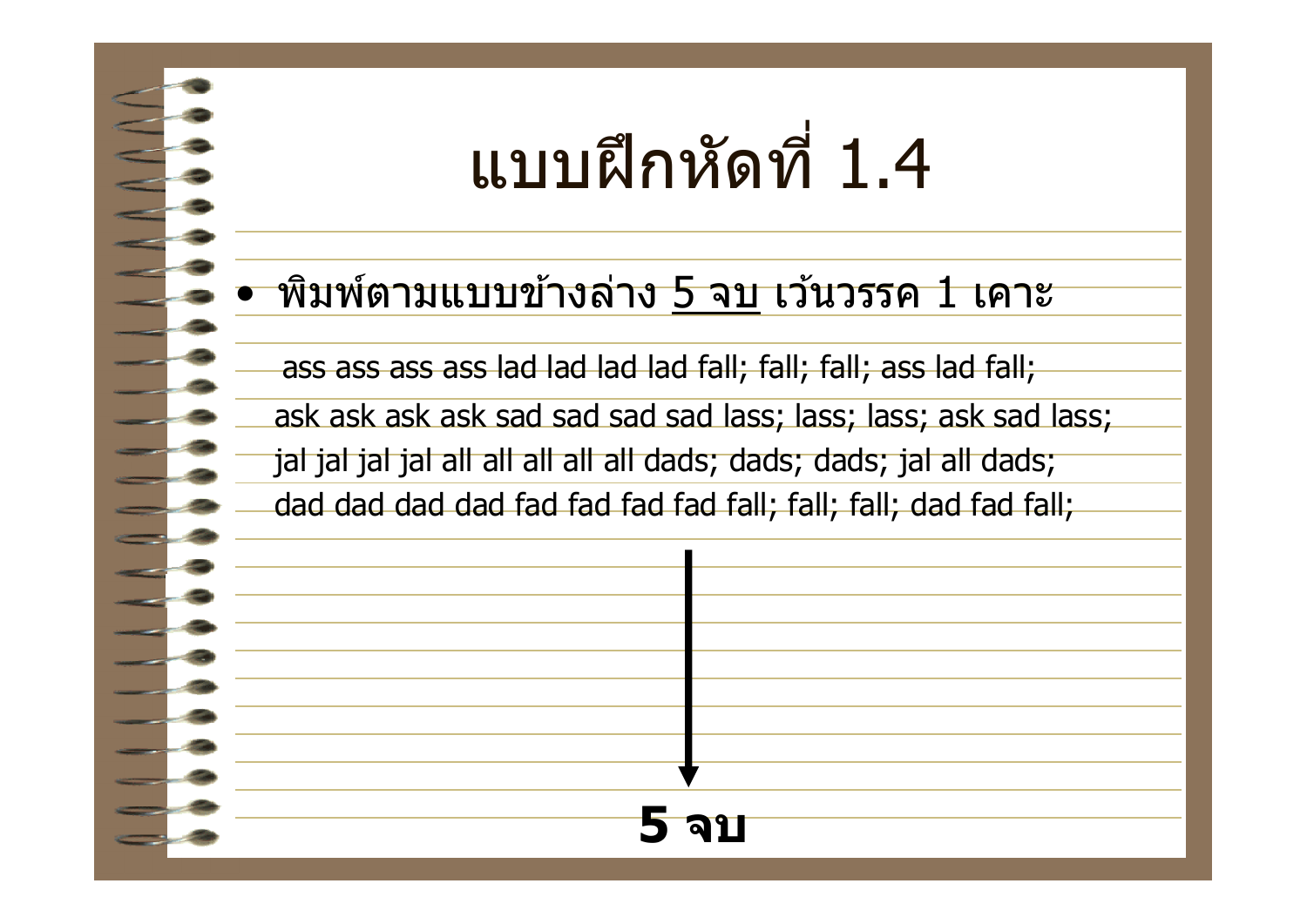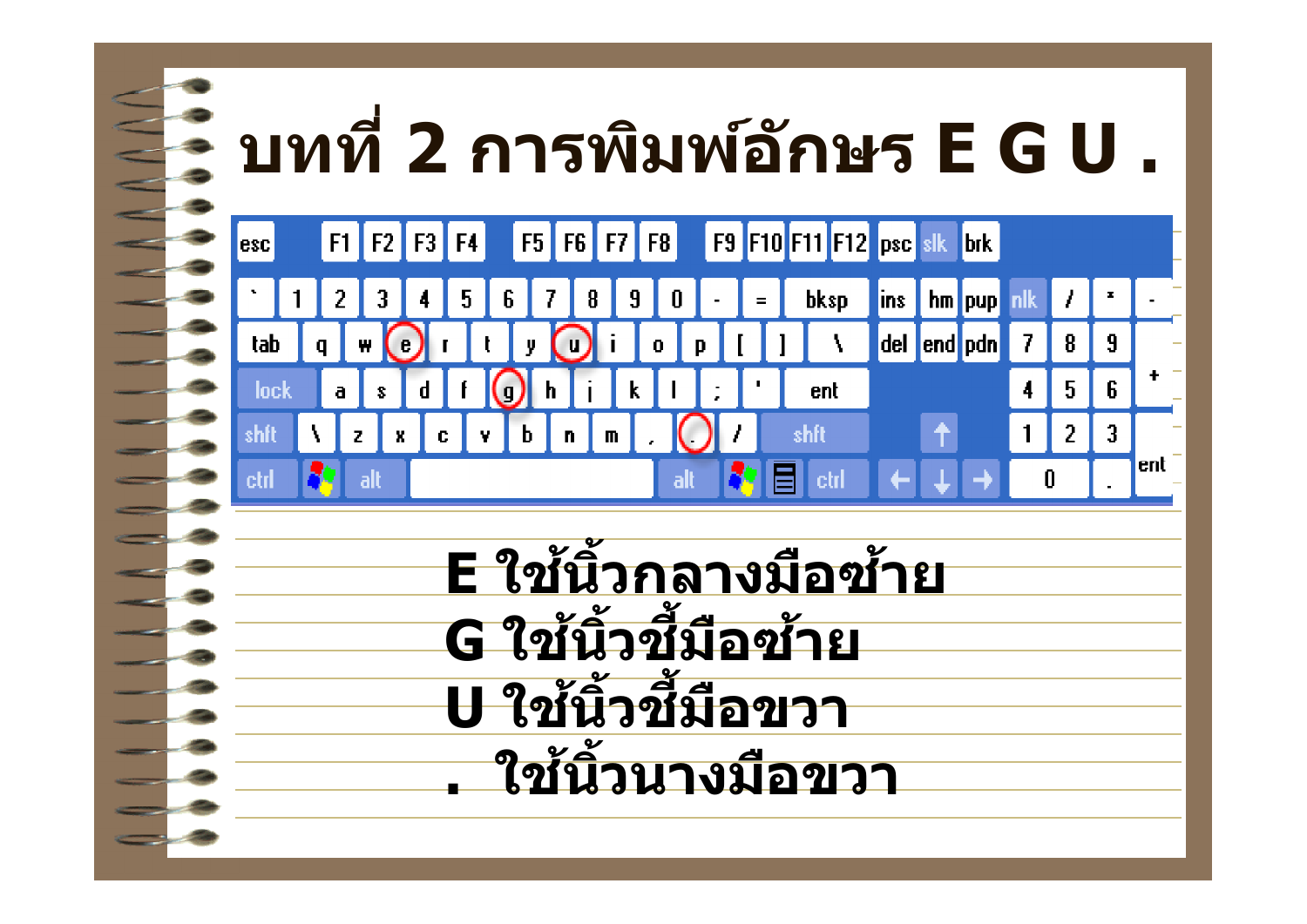### แบบฝึกหัดที 2.1

พิมพ์ตามแบบฝึกหัด จํานวน 5 จบ

ded ded ded leak leak leak deal deal deal lake lake lake

fgf fgf fgf full full full flag flag flag dues dues dues

juj juj juj fuse fuse fuse glad glad glad juke juke juke

leg leg leg l..l l..l l..l due. due. due. due. ale. ale. ale.

**5 จบ**

**นิวหัวแม่มือ เคาะเว้นวรรค**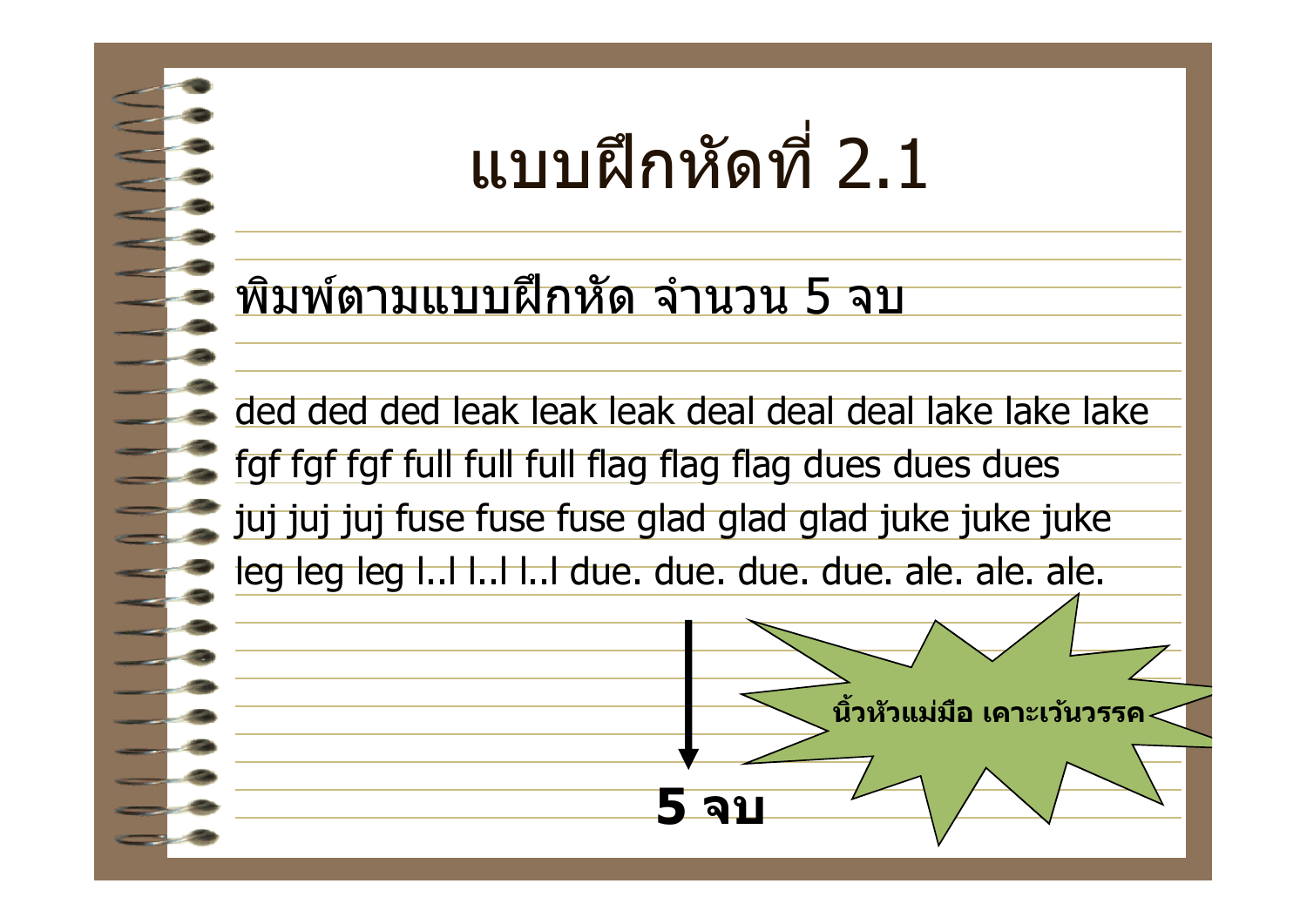### แบบฝึกหัดที 2.2

#### • พิมพ์ตามแบบ 4 จบ วรรค 1 เคาะ

ask ask ask lug lug jade jade jade sell sell sell

see see see lad lad lad used used used dead dead dead

sad sad sad fed fed fed desk desk desk gass gass gass

dug dug dug sue sue sue sale sale sale add; add; add;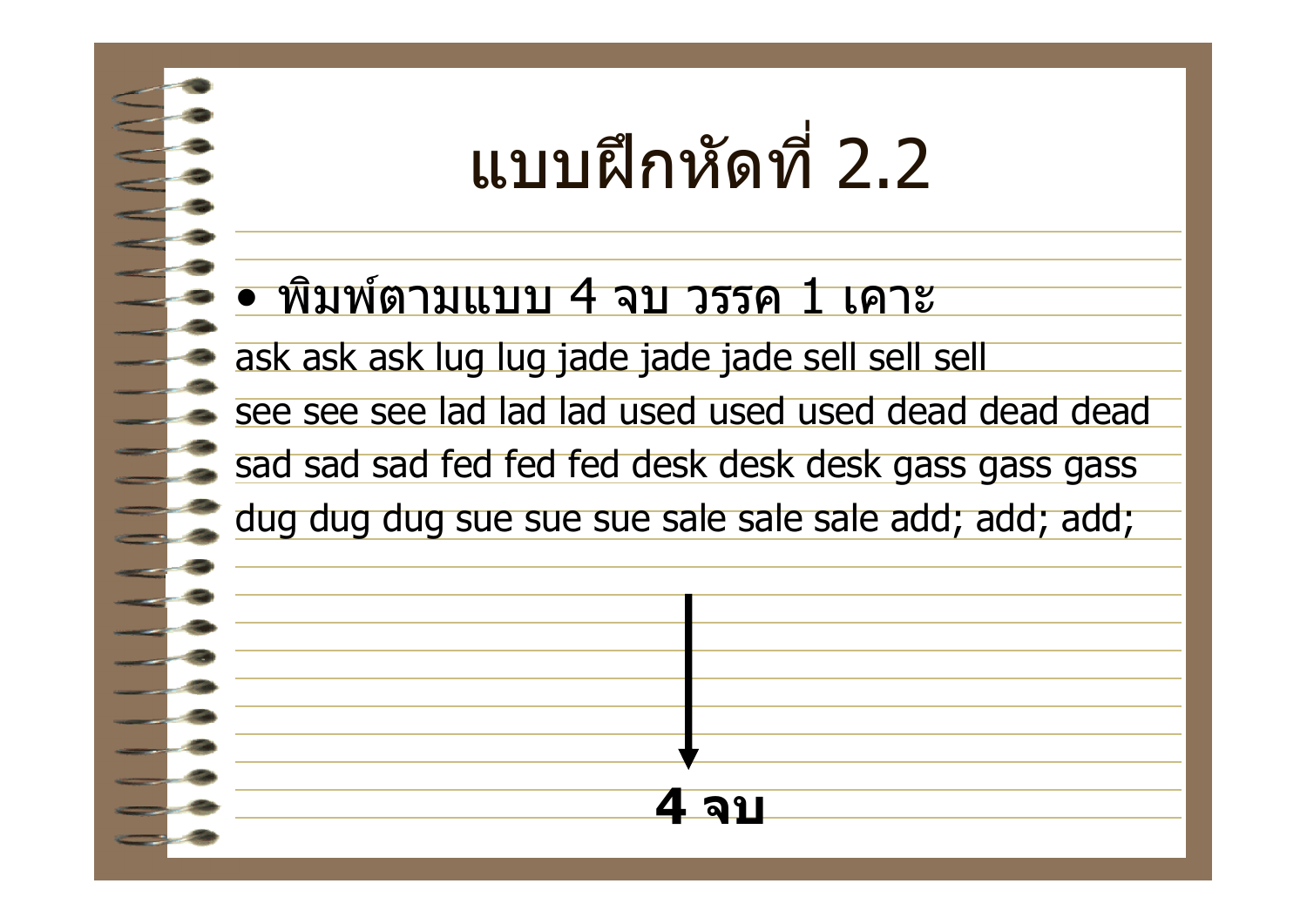

• พิมพ์ผสมประโยค 4 จบ เว้นวรรคหลังจุด ้เคาะเว้นวรรค 2 ครั้ง

Jas see us. Judge feels as sad as Lee.

Dus fed us a salad. Sak sells us eggs.

Da juggled a glass. A lad sees a lake.

**อา** 

**ตัวพิมพ์ใหญ่**

**ใชนิวก้อยมือซ ้ าย กดปุ่ ม ้**

**Caps lock**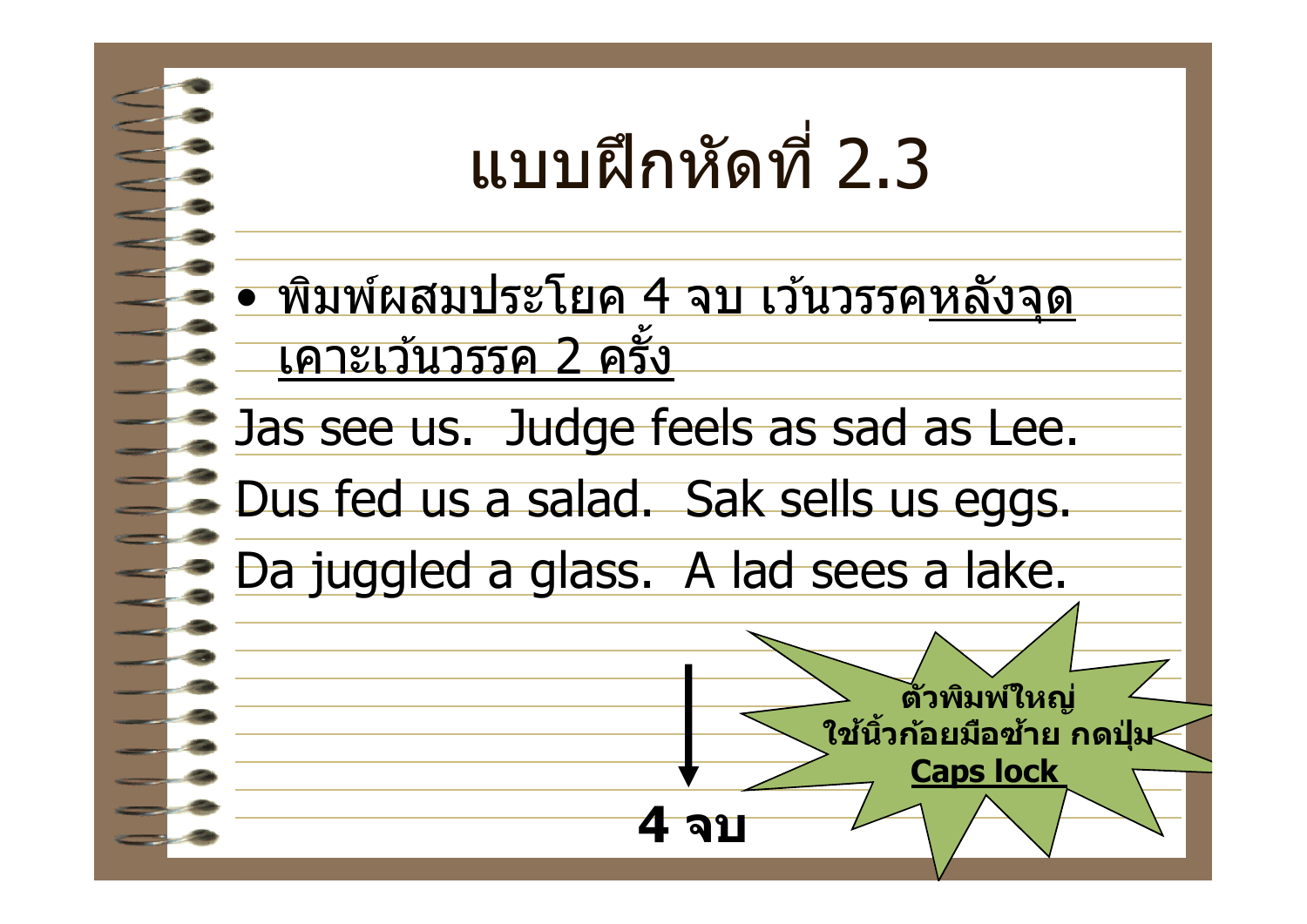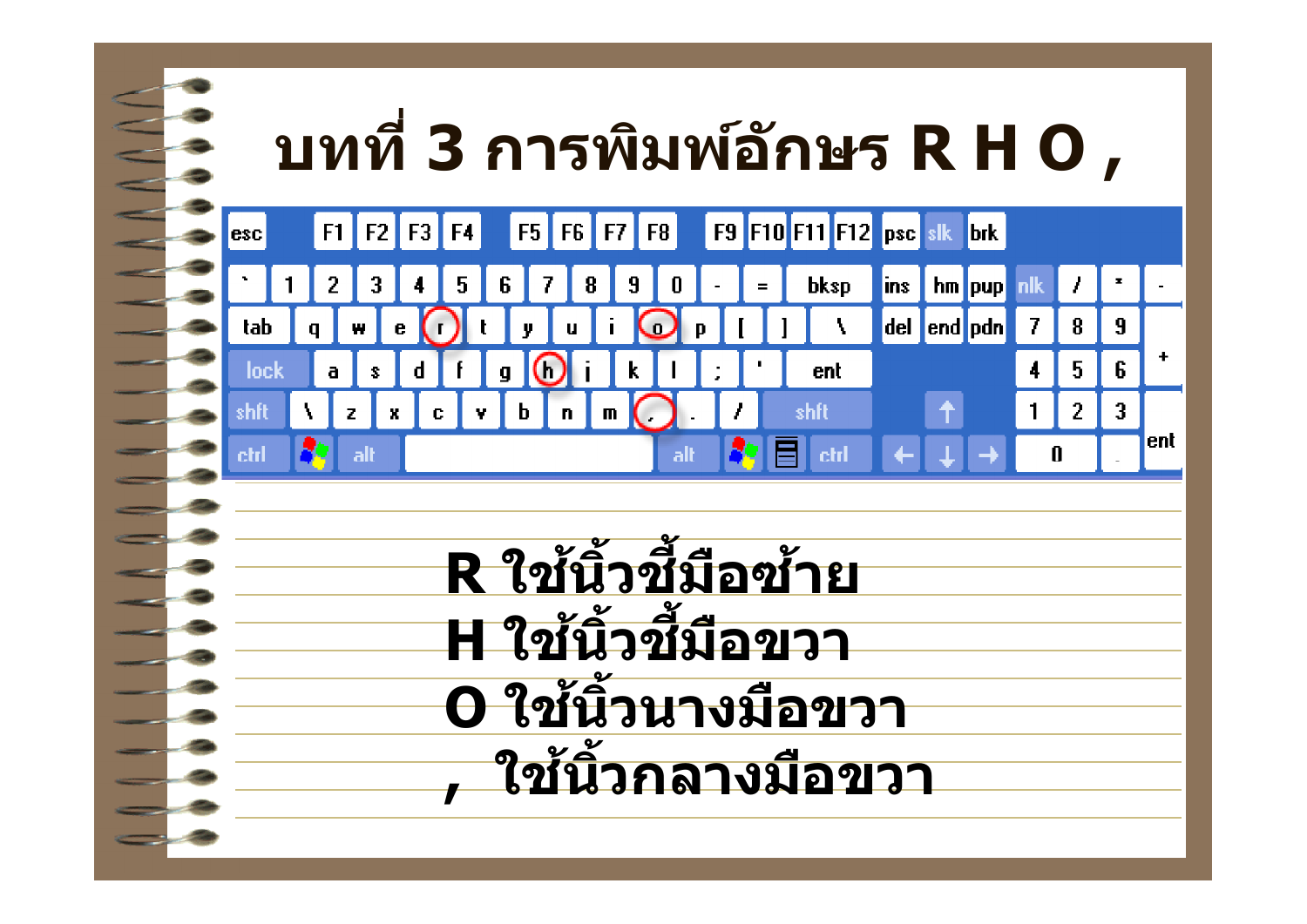### แบบฝึกหัดที 3.1

พิมพ์ตามแบบฝึกหัด จํานวน 5 จบ

frf frf frf fur fur fur read read read free free free

jhj jhj jhj has has has hard hard hard lash lash lash

lol lol lol dog dog dog look look look guod guod guod

**5 จบ**

jk, jk, jk, k,k k,k k,k egg, egg, egg, red, red, red,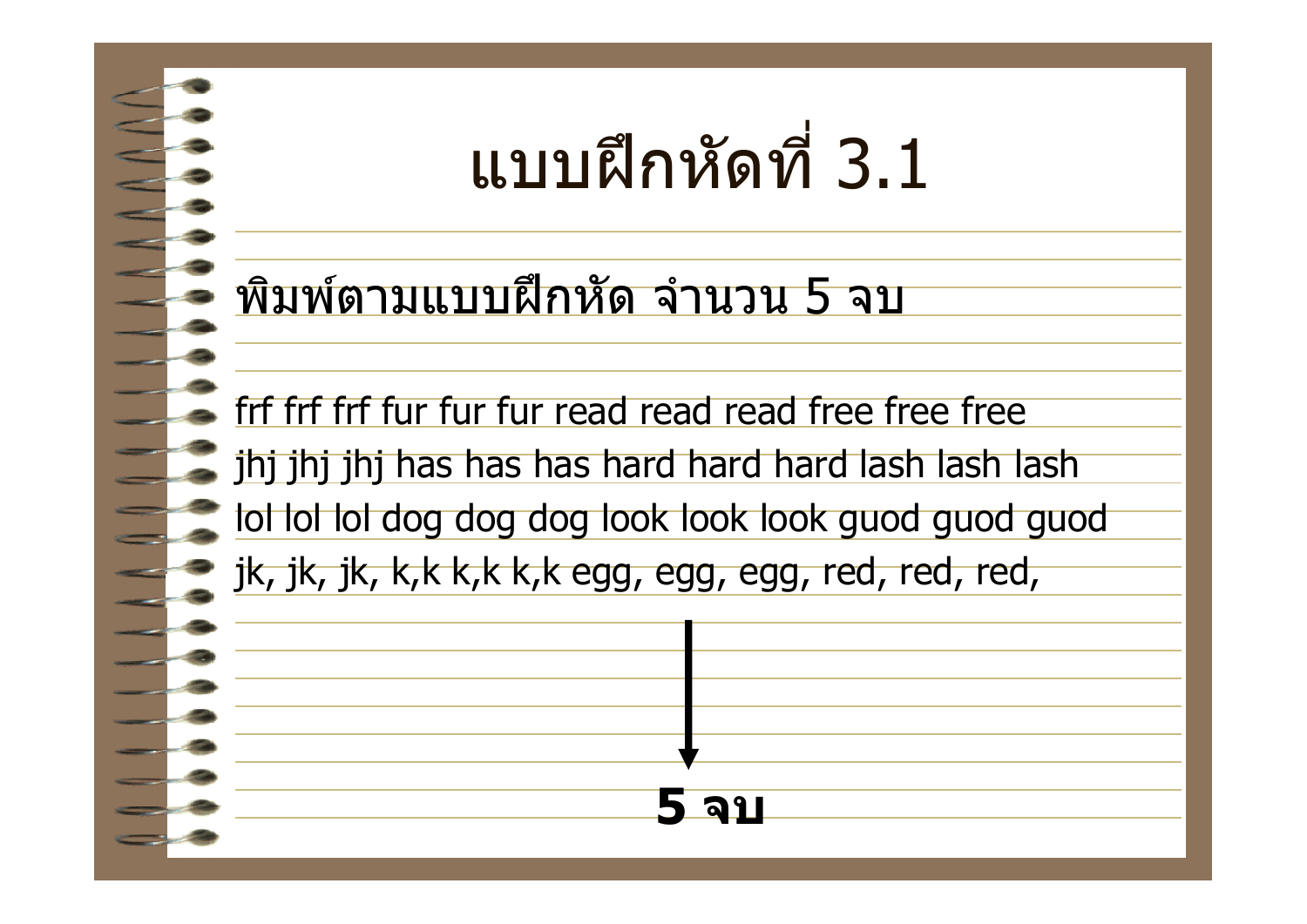### แบบฝึกหัดที 3.2

#### • พิมพ์ตามแบบ 5 จบ วรรคระหว่างคํา 1 เคาะ

far far far lol lol lol here here here gold gold gold our our our old old old her her her sure sure sure rule rule frf frf frf rug rug rug jhj jhj hear hear hear rose rose rose had had had so, so, so, or, or, or, fuse fuse fuse sold sold sold sold ora ora ora

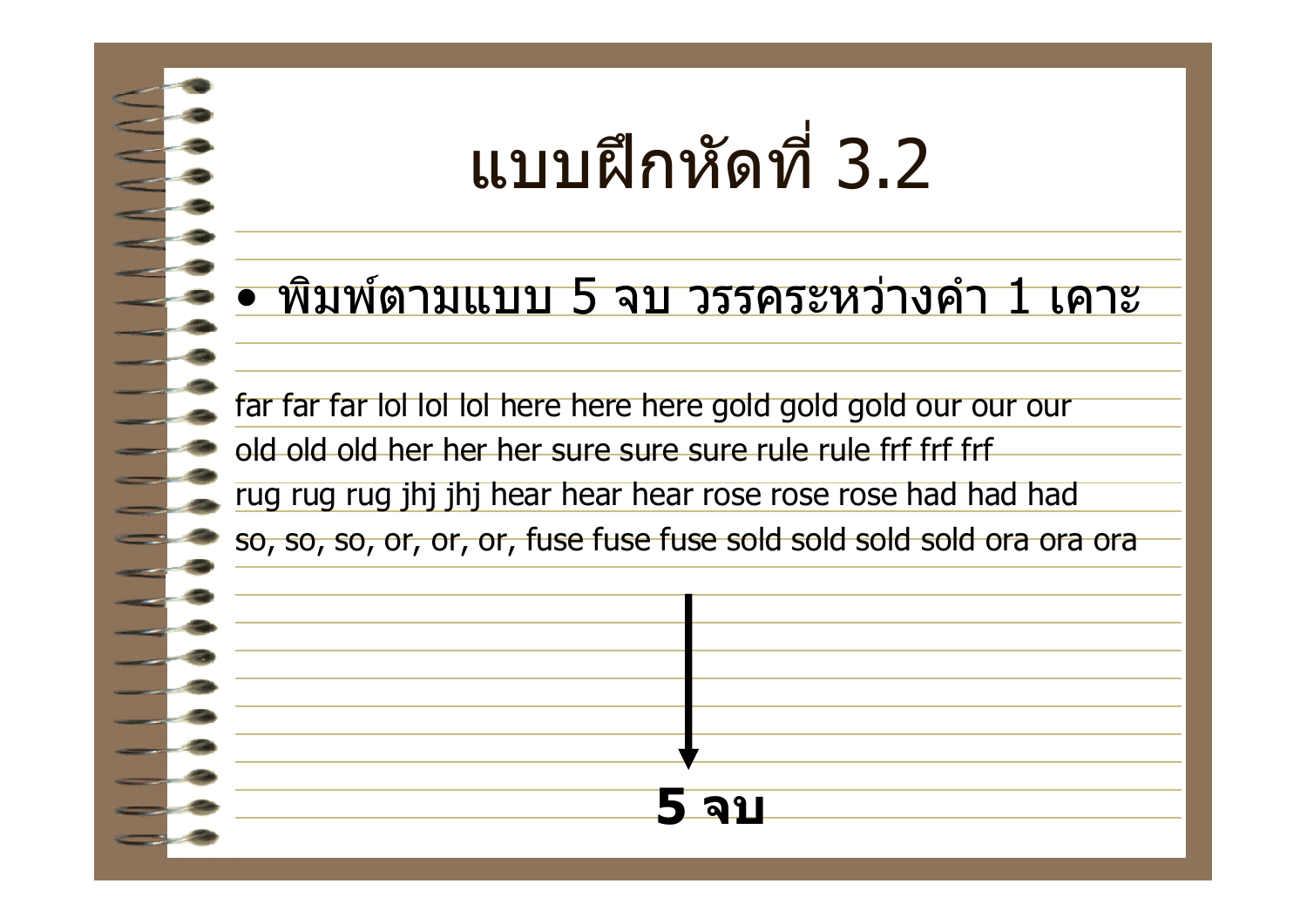### แบบฝึกหัดที 3.3

• พิมพ์ผสมประโยค 4 จบ เว้นวรรคหลังจุด เคาะเว ้นวรรค 2 ครัง หลังคอมม่าและเซมิโค ้ลอน เคาะเว้นวรรค 1 ครั้ง

Kus sold fresh eggs. Edgar has a red jug.

A judge holds a flag; Dora Gus looks glad.

**4 จบ**

Her dad, Joel Sollar, reads for all of us.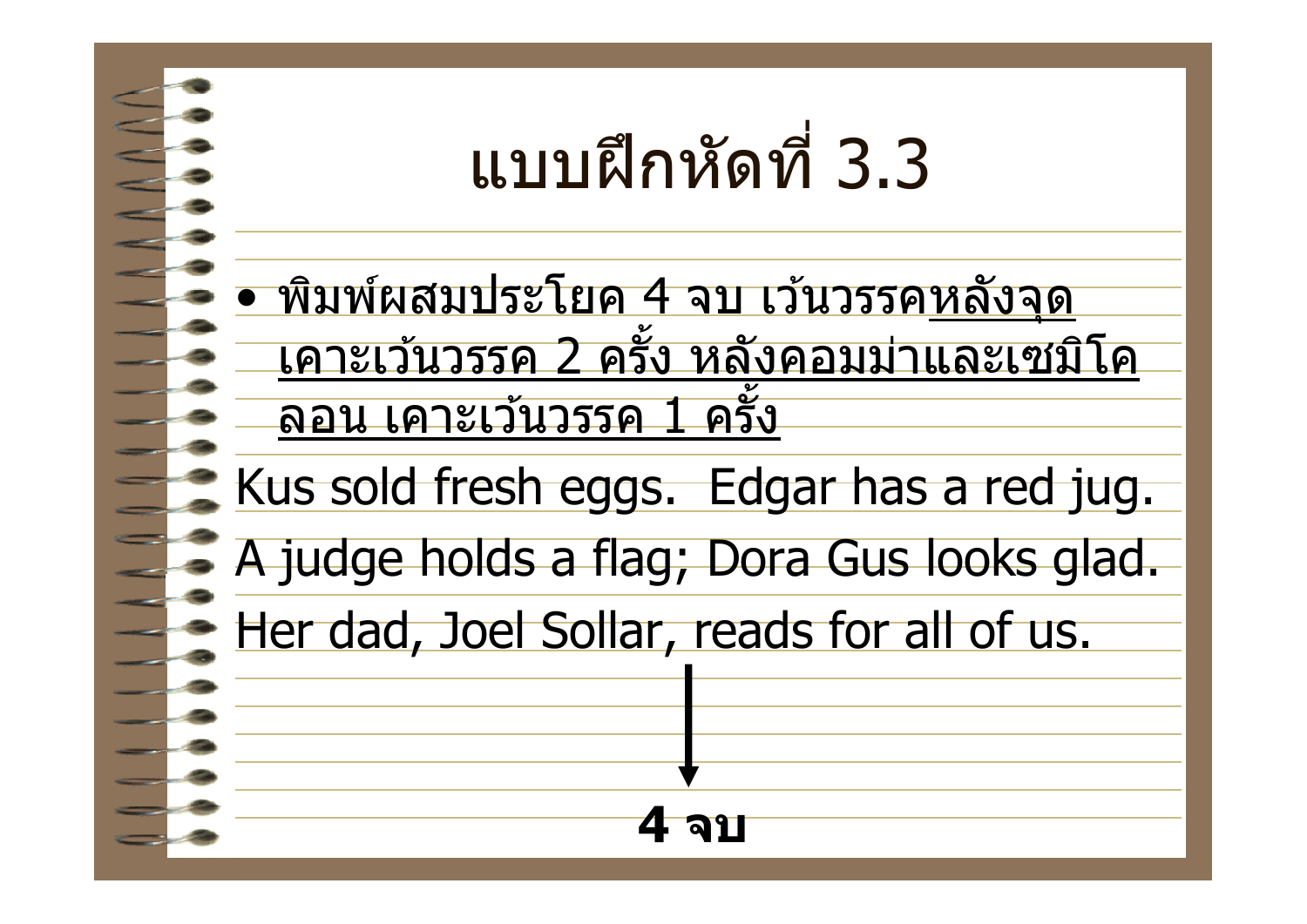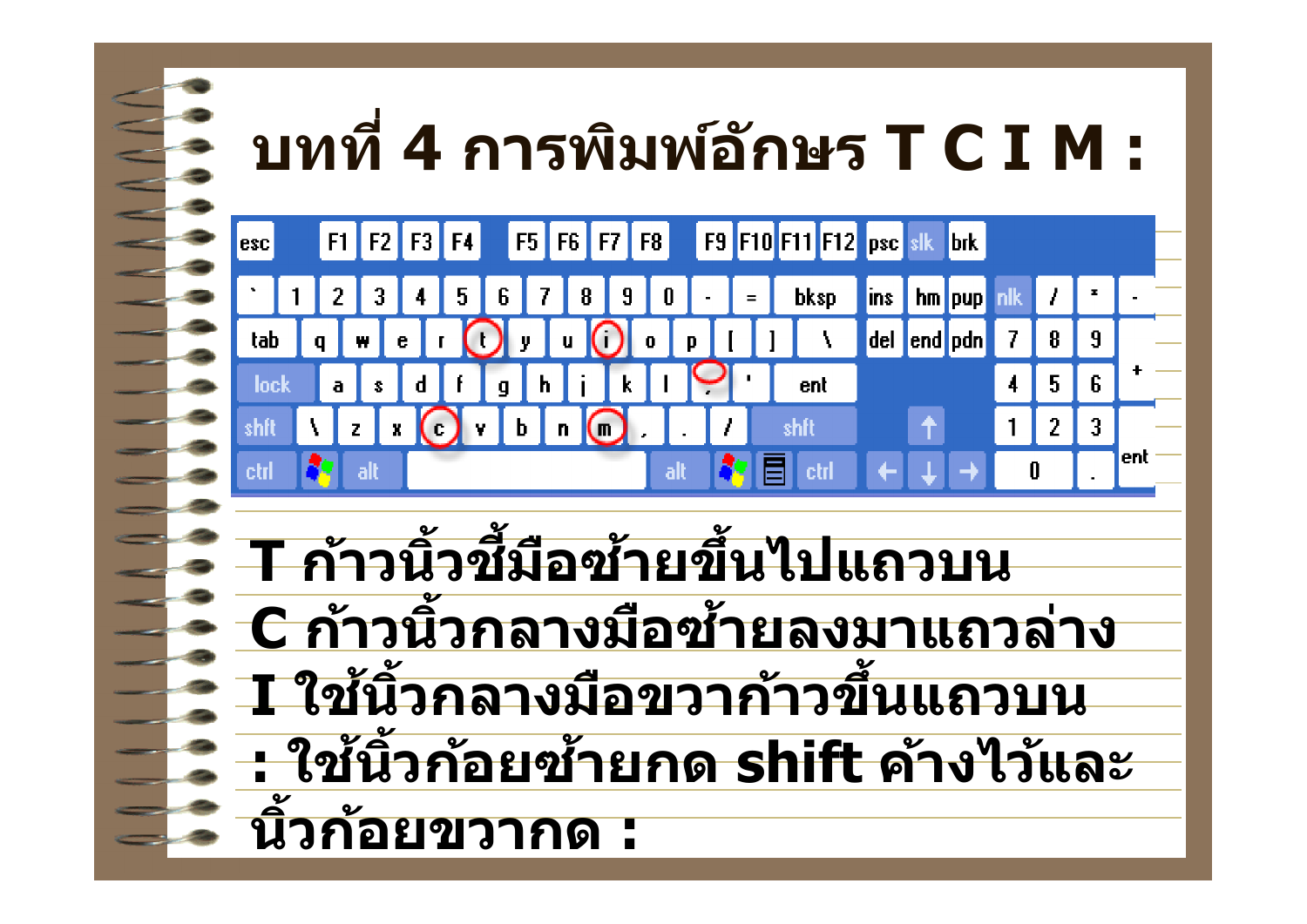### แบบฝึกหัดที 4.1

พิมพ์ตามแบบฝึกหัด จํานวน 4 จบ

ftf ftf ftf sat sat sat test test test that that that

dcd dcd dcd his his face face face case case case

kik kik kik hil hil hil like like like file file file

jmj jmj jmj mat mat mat him: him: him: miss miss miss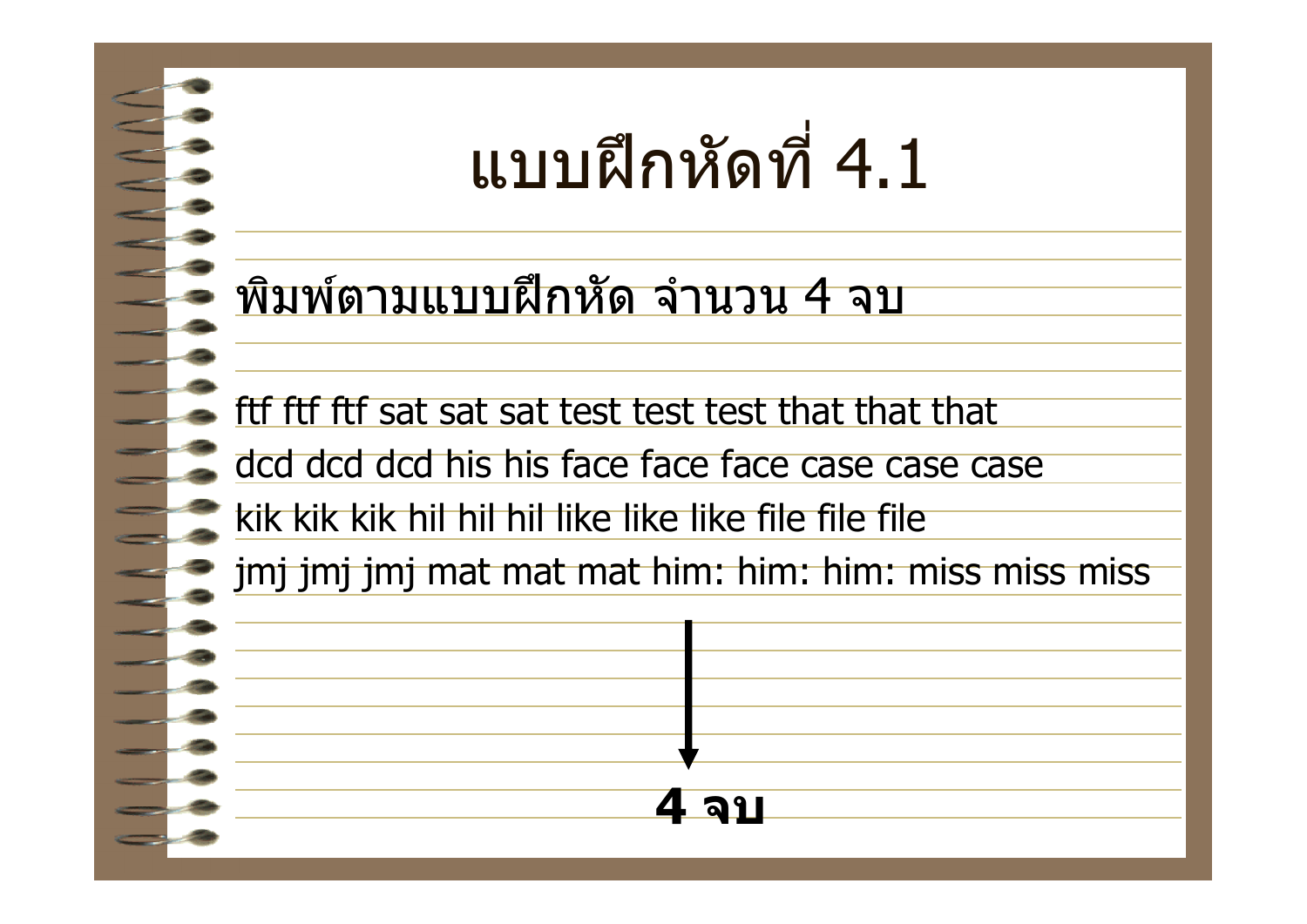### แบบฝึกหัดที 4.2

#### • พิมพ์ตามแบบ 5 จบ วรรคระหว่างคํา 1 เคาะ

jmj jmj jmj cat cat cat ice ice ice eat eat eat luck luck luck ftf ftf ftf sit sit sit ham ham ham kit kit kit all: all: all: aid aid aid dcd dcd dcd mat mat mat fat fat fat heat heat heat

act act act me: me: me: co. co. co. the the the said said said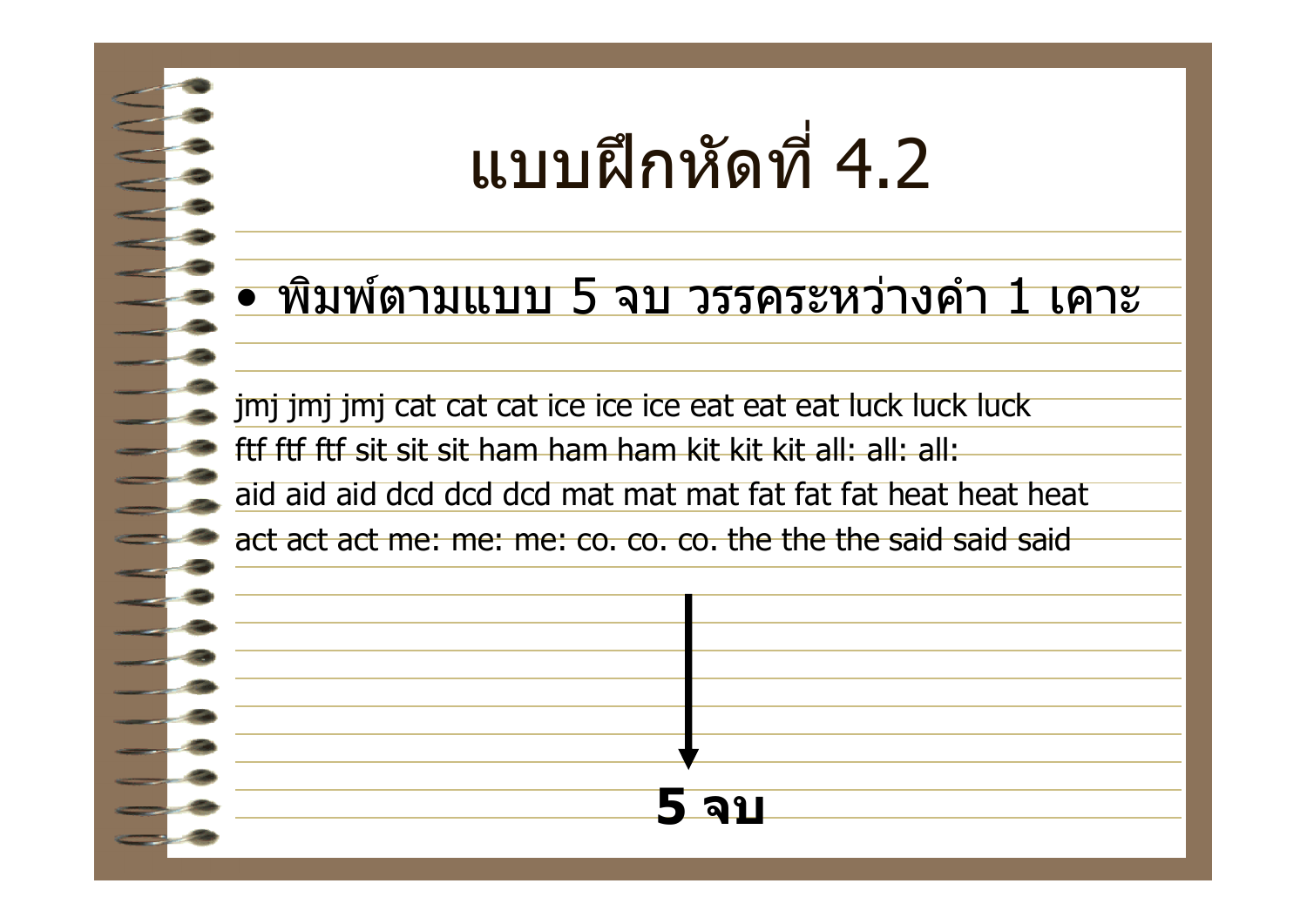### แบบฝึกหัดที 4.3

• พิมพ์ผสมประโยค 5 จบ เว ้นวรรคหลังเซมิโค ้ลอน เคาะเว้นวรรค 2 ครั้ง

**5 จบ**

Dear Suda: I guess I am all set for the game.

I must get some ice cream for the folks as

I come home; that is all that I must do.

Oh, I must get some cake, too.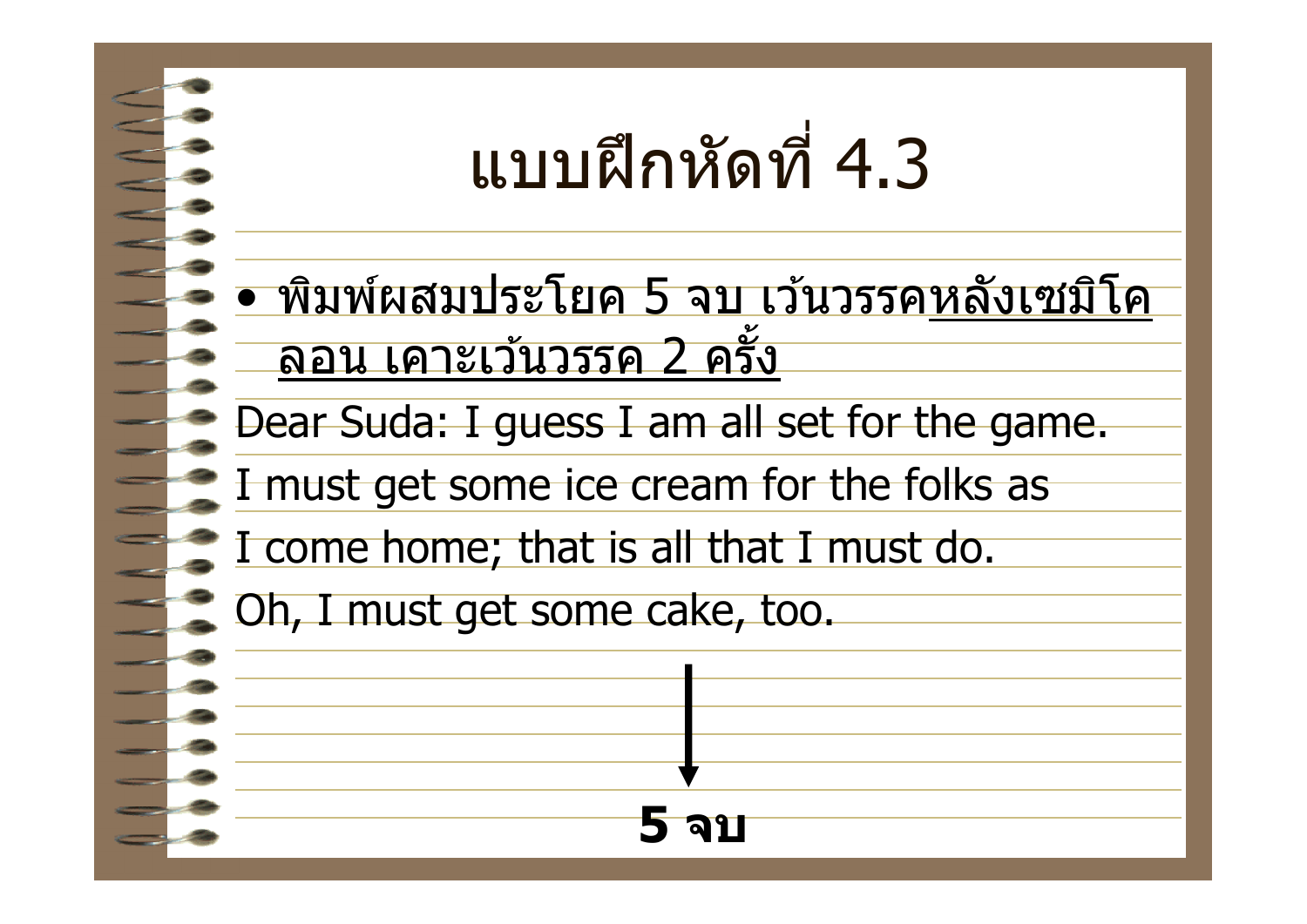# **บทที 5 แบบฝึกหัดทบทวน**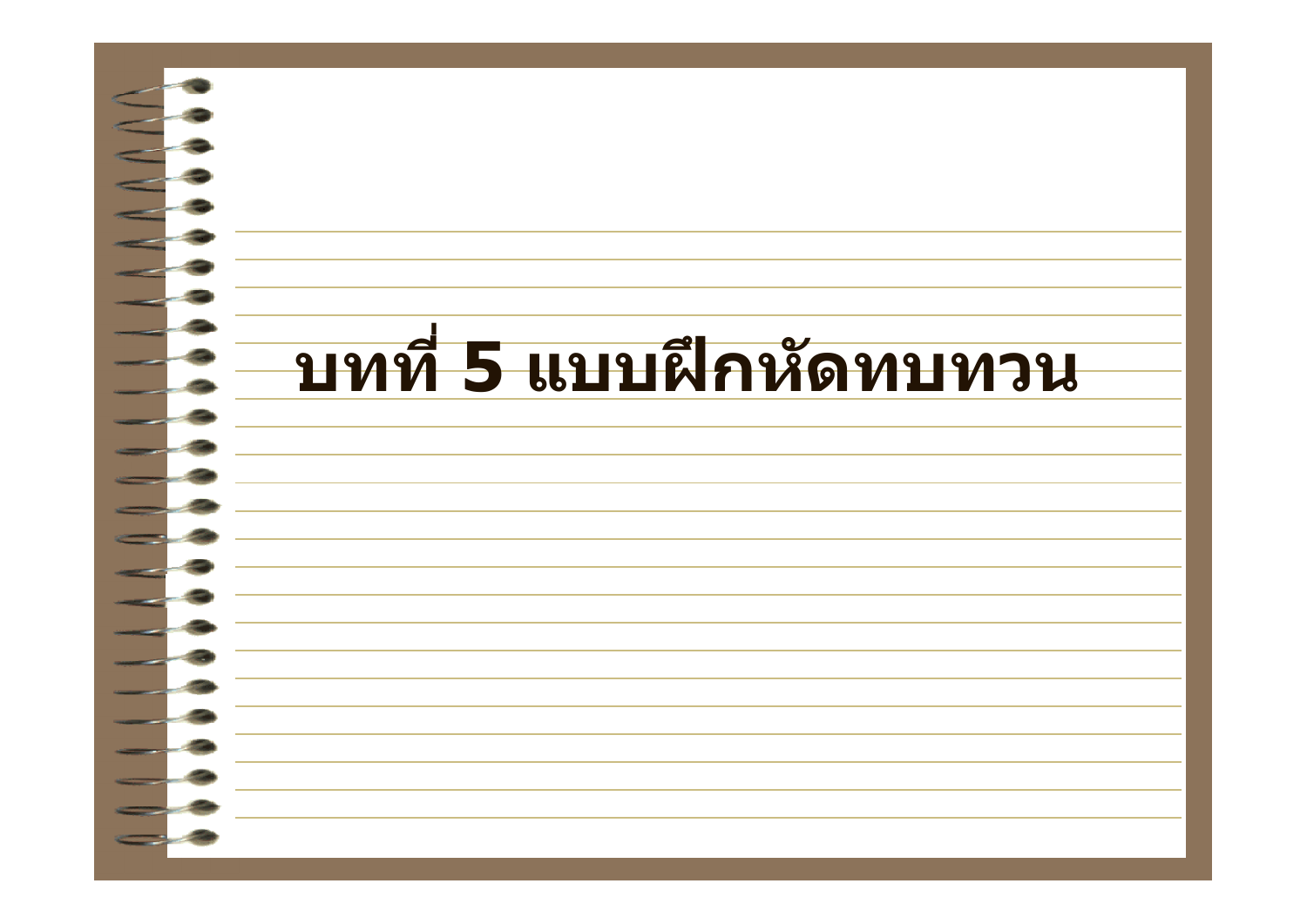### แบบฝึกหัดที 5.1

#### **พิมพ์ตามแบบฝึกหัด จํานวน 2 จบ เว้นวรรค 1 เคาะ**

- asdfjkl; asdfjkl; asdfjkl; asdfjkl; asdfjkl;
- de see de sets de jets de gets de deads lead
- fg jag fg glad fg gass fg eggs fg guess game
- ju rug ju fuse ju huts ju care ju could suit
- fr red fr road fr fise fr raid fr rider rode
- jh had jh lash jh home jh heat jh fresh shed
- lo got lo foot lo room lo some lo house door
- ft too ft tour ft that ft raid ft total tide
- dc cat dc came de coal dc sick dc check cold
- ki ill ki hill ki fits ki fair ki still hike
- jm jam jm mail jm make jm must jm might made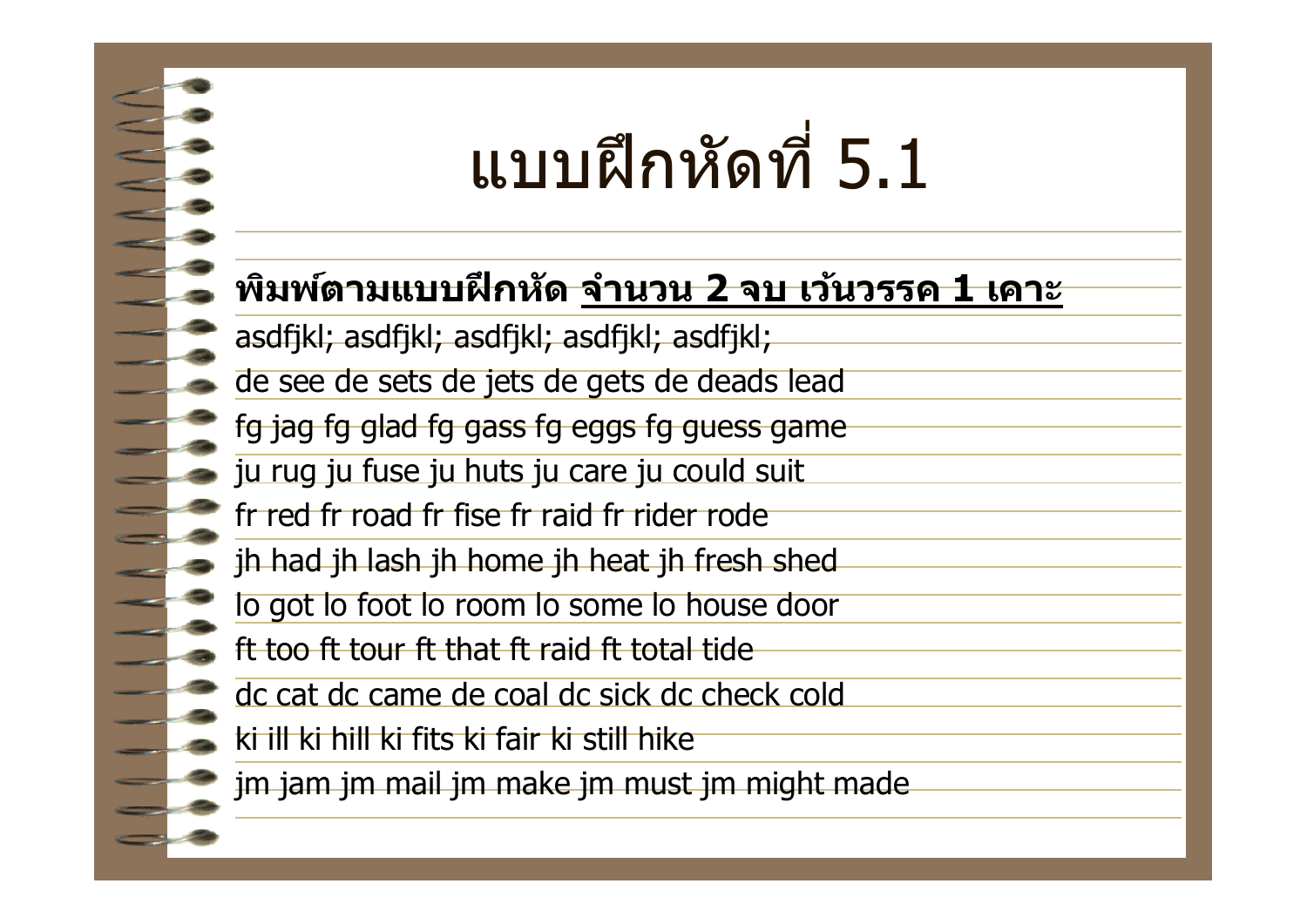### แบบฝึกหัดที 5.2

#### • พิมพ์ตามแบบฝึกหัดทบทวน 2 จบ

- Ed fed us eggs. He sells seeds to Lee.
- Gi juggled a glass. A lad sees a Lake.
- Usalame cut out fur cuffs for furriers.
- Rue read her letters. There are doors.
- Hil sold fresh eggs. Am has a red jug.
- Ollie should order cloth for our coats.
- Tad trims trees. Tom tried this trick.
- Charlie cuts ice cream slices for Cora.
- Ira said, I like light iced lime juice.
- Mariam might make more famouse skimmer.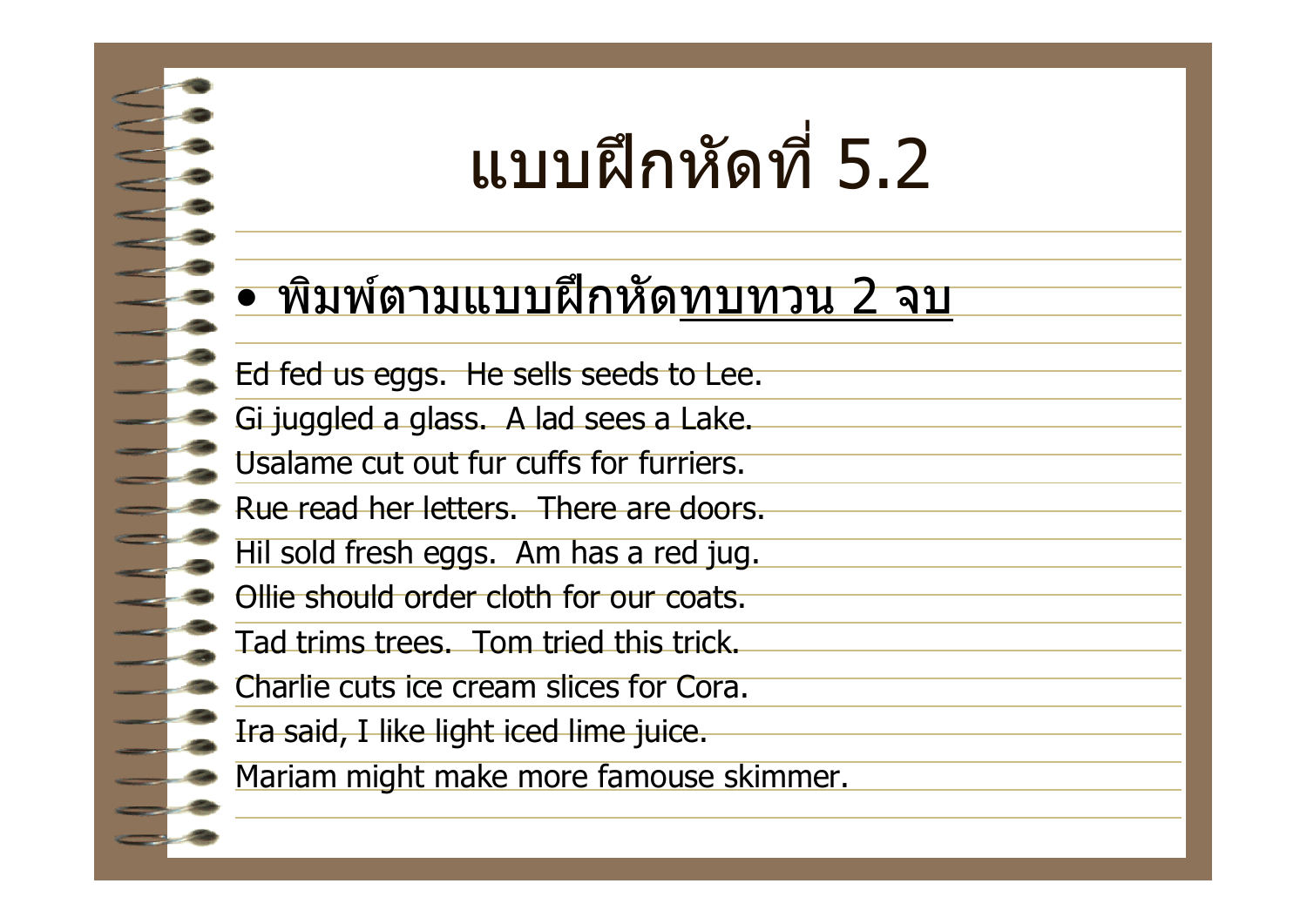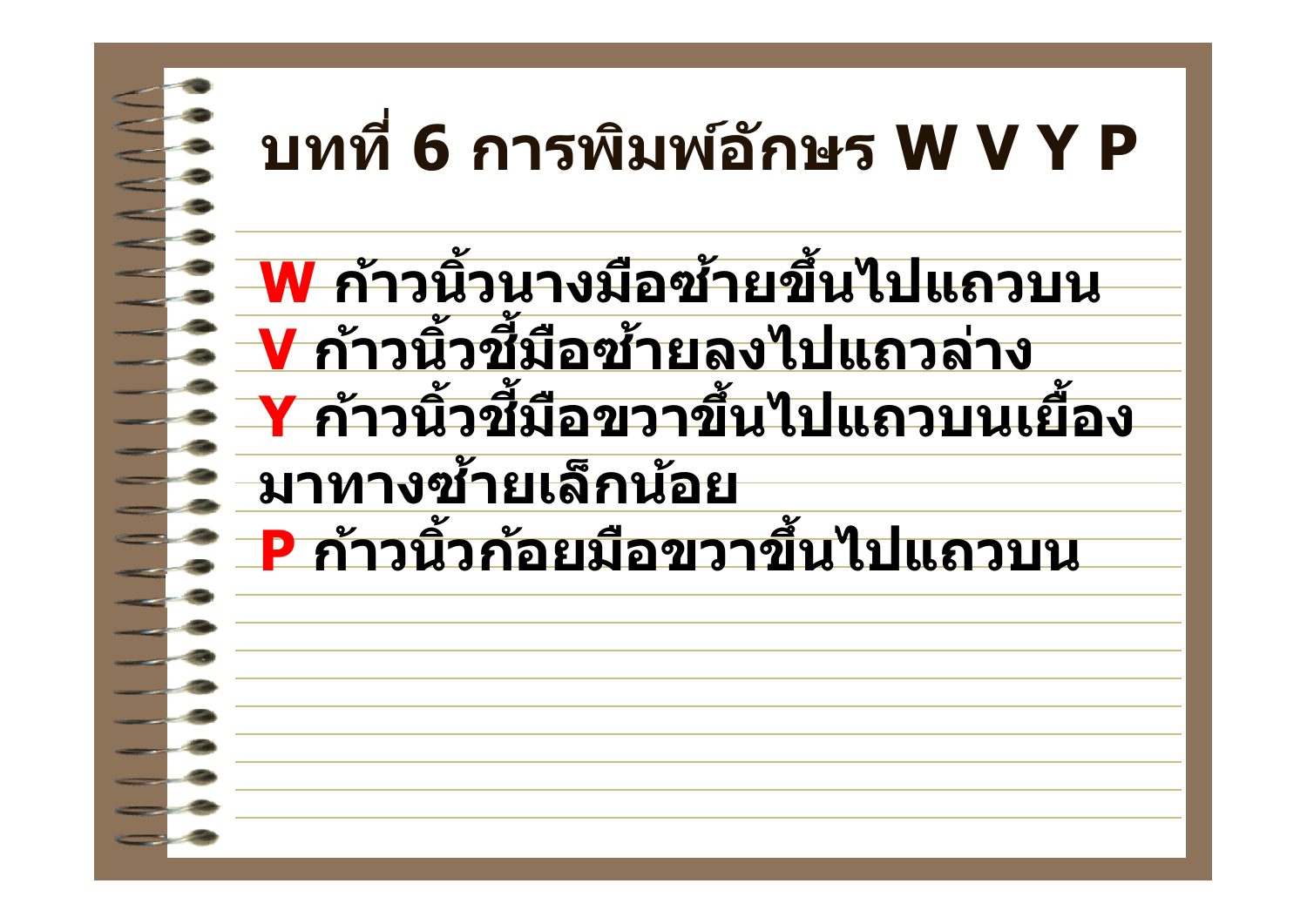### แบบฝึกหัดที 6.1

#### พิมพ์ตามแบบฝึกหัด อย่างน้อย 4 จบ

sws sws sws jay jay how how views views views with with with fyf fyf fyf vic vic too too too serve serve serve give give give jyj jyj jyj you you you our our today today today away away away pay pay pay put put put joy joy joy apple apple apple help help help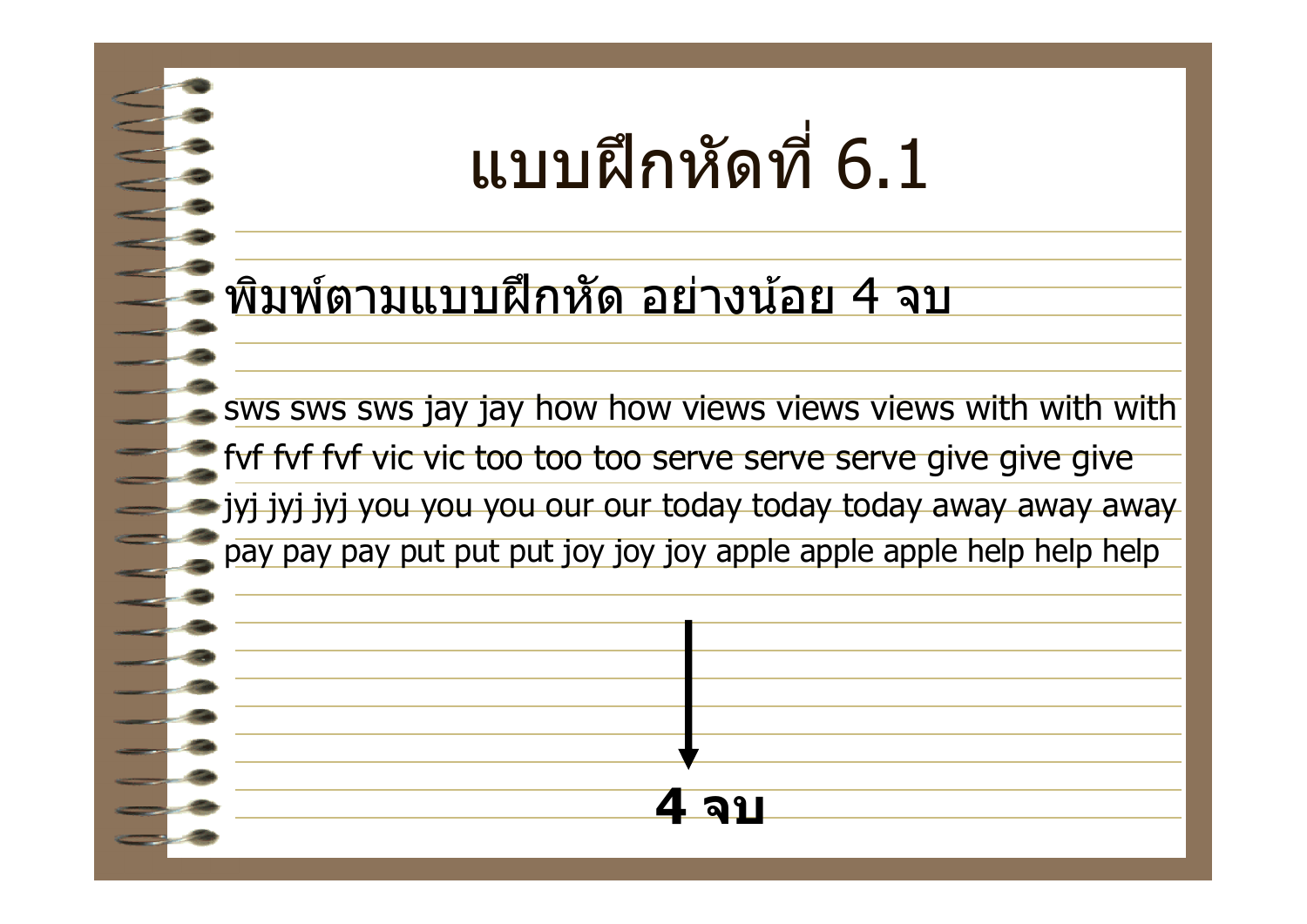### แบบฝึกหัดที 6.2

### • พิมพ์ผสมคําตามแบบอย่างน้อย 5 จบ

we we we say say say wrap wrap vivid vivid vivid to to to for for for will will will today today today of of of the the the play play play while while while up up up fly fly were were were paper paper paper **5 จบ**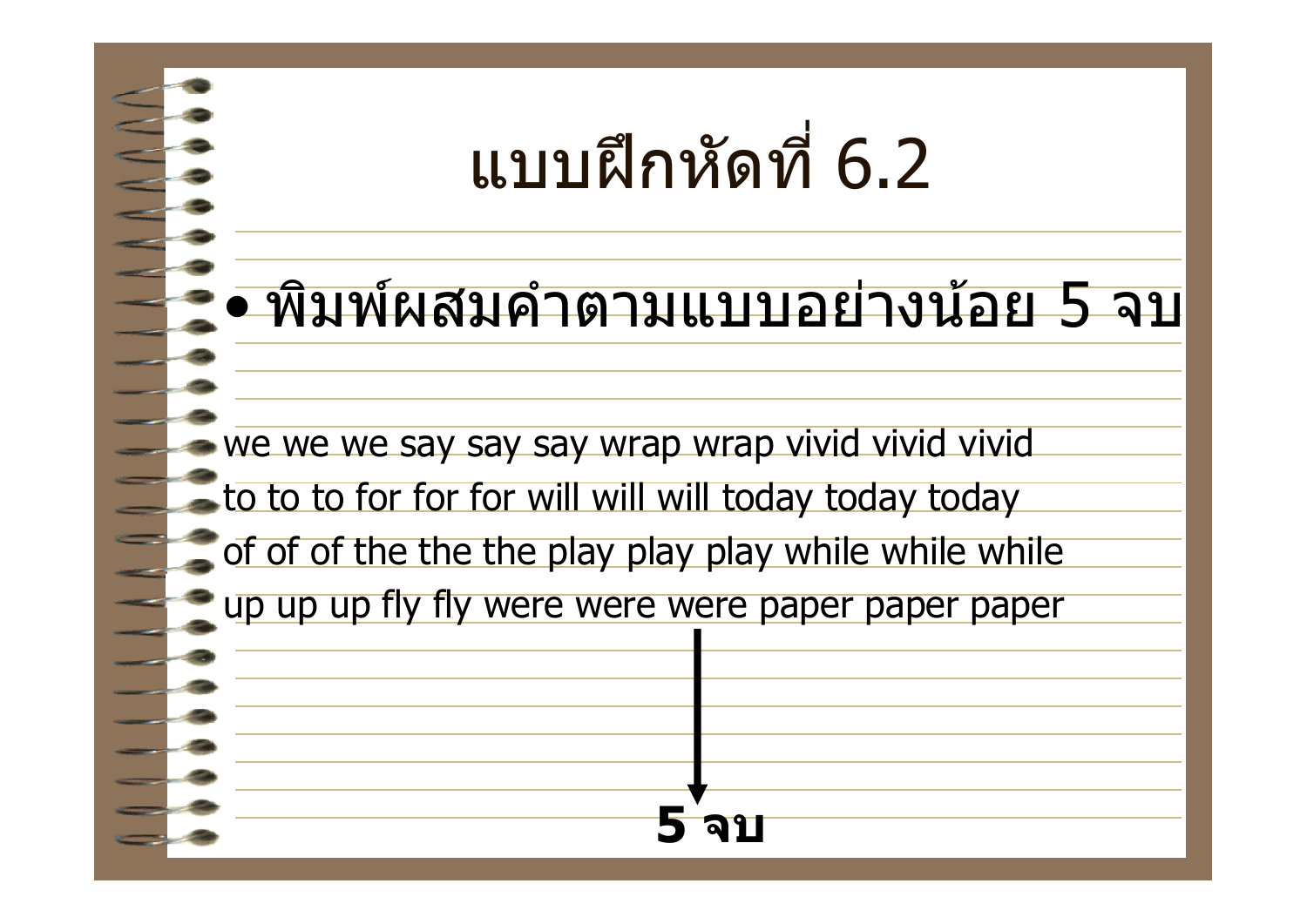### แบบฝึกหัดที 6.3

• พิมพ์ผสมประโยค 3 จบ

Dear Malee: The committee for the play

**3 จบ**

desires to get you to serve as the head

of the ticket committee. Our aides, of

course, will help; I, too, will assist.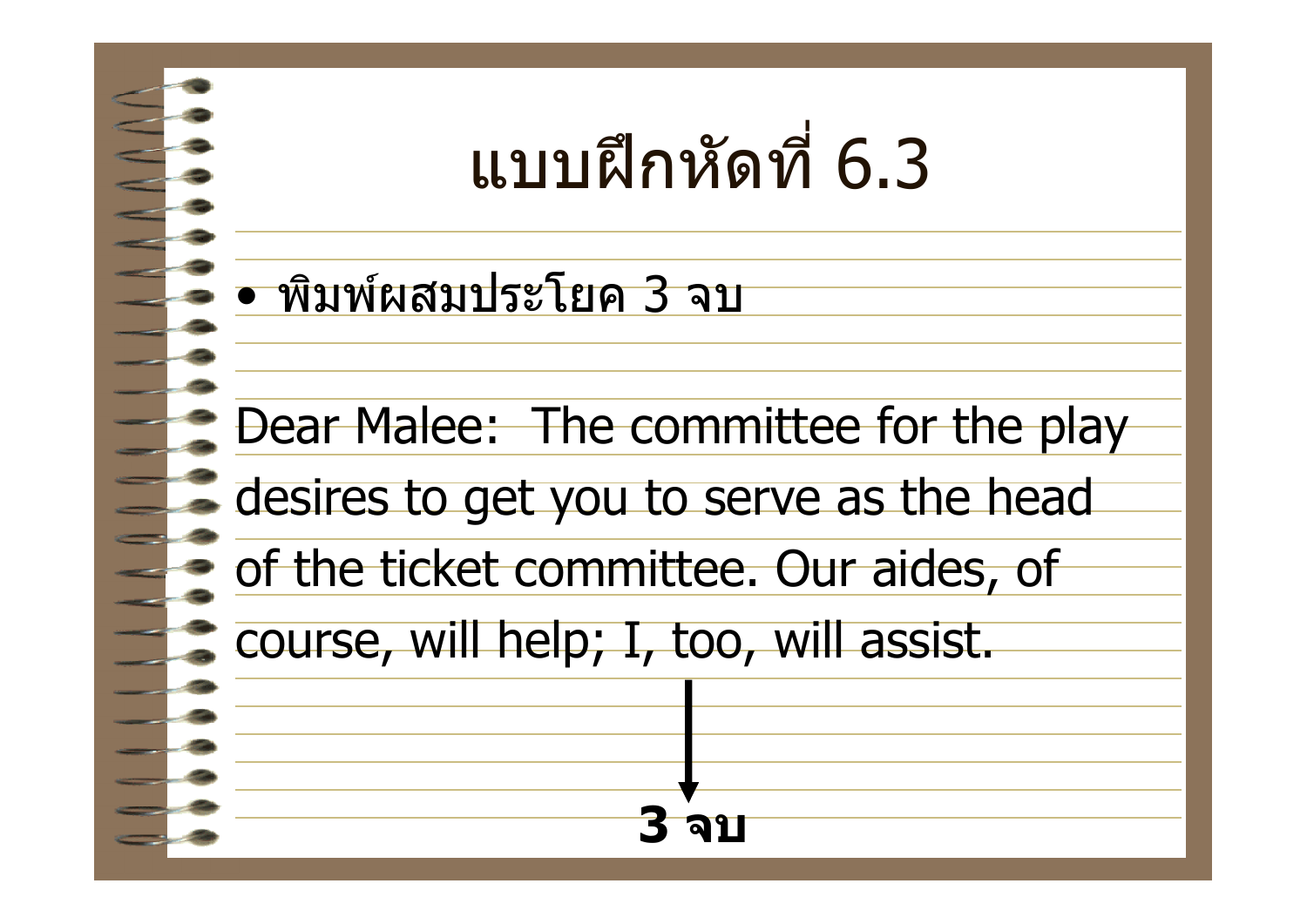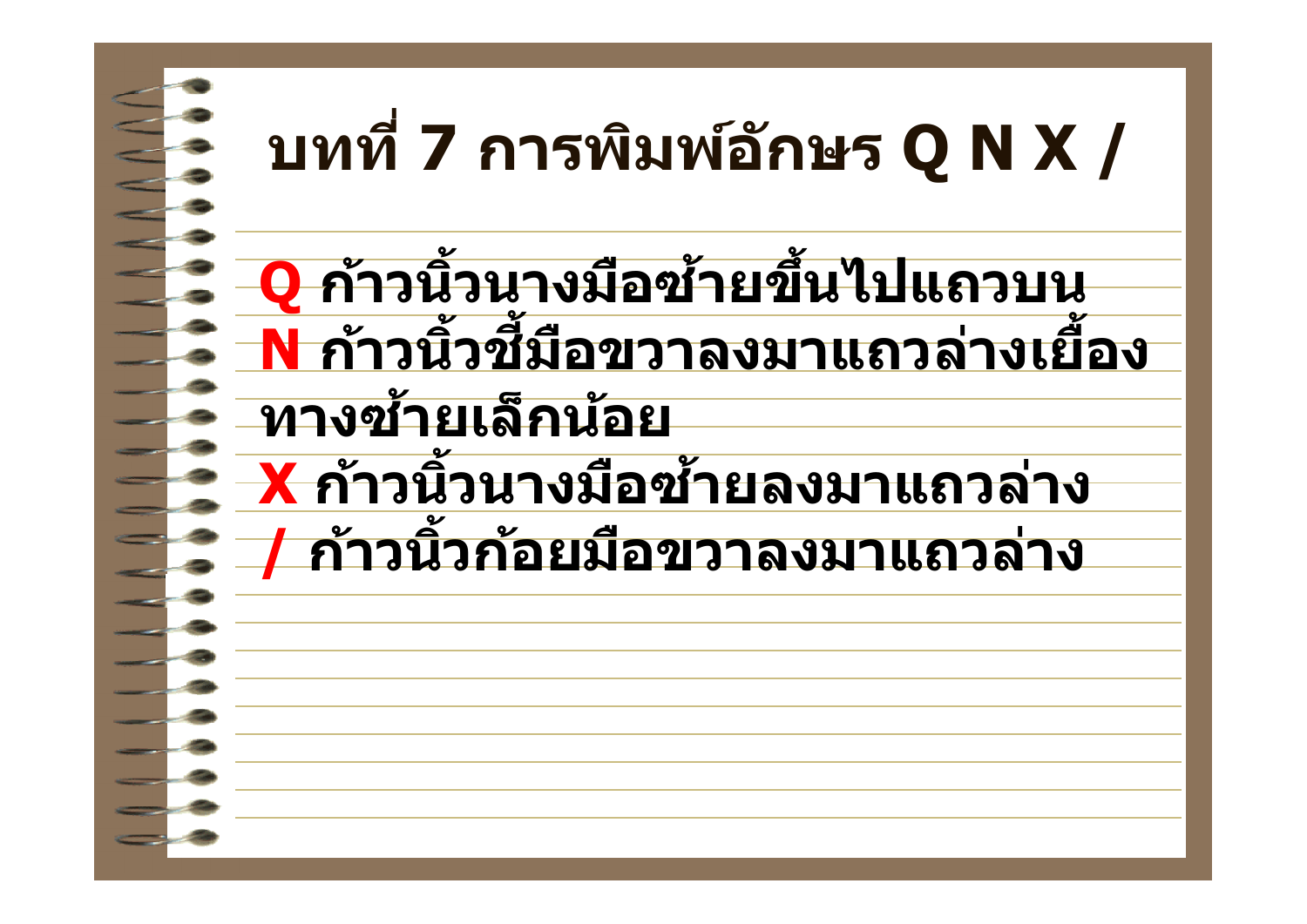### แบบฝึกหัดที 7.1

พิมพ์ตามแบบฝึกหัด อย่างน้อย 4 จบ

aqa aqa aqa qui qui qui quip quip quip quite quite quite jnj jnj jnj men men men done done done swung swung swung sxs sxs sxs axe axe axe taxi taxi taxi fixed fixed fixed  $\frac{1}{2}$ ;  $\frac{1}{2}$ ;  $\frac{1}{2}$ ; a/c a/c a/c c/o, c/o, c/o, might might might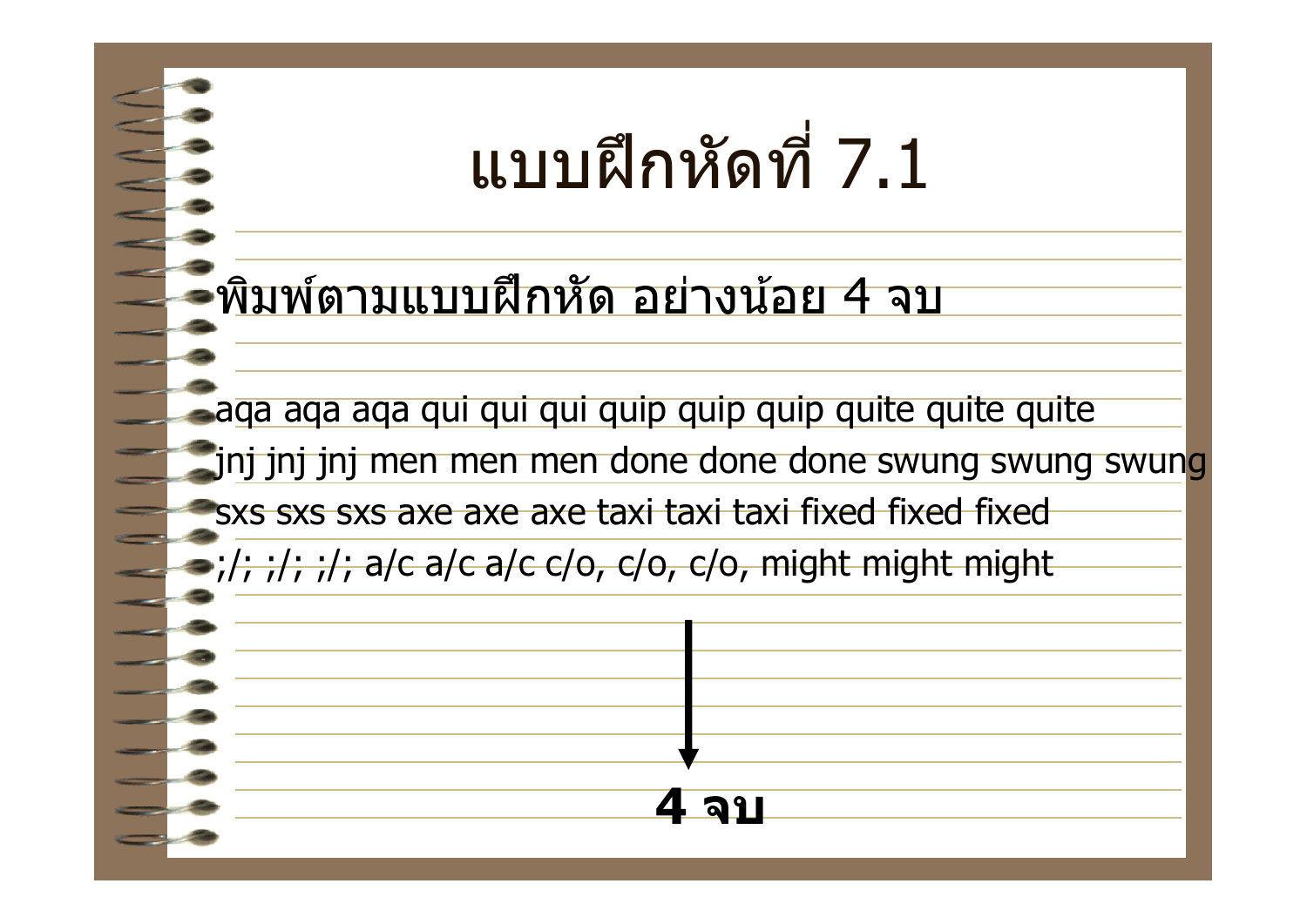## แบบฝึกหัดที 7.2

• พิมพ์ผสมประโยคตามแบบอย่างน้อย 4 จบ

Nid fixed sixty, and Kid fixed sixteen.

The quiet queen quoted the quaint quip.

Tip can never run on and on as Lek can.

**4 จบ**

C/A is capital account; C/O in care of.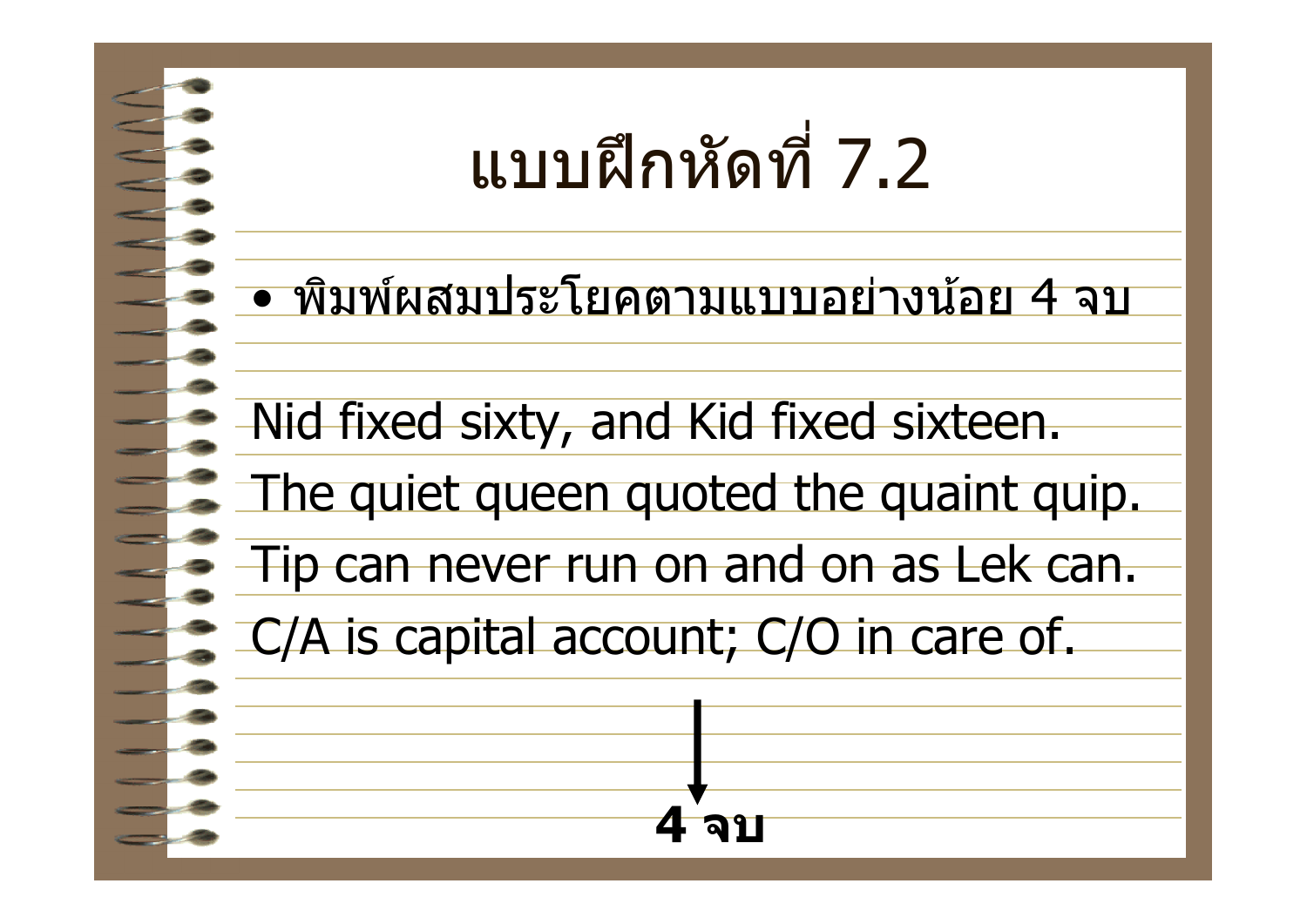

• พิมพ์ผสมประโยค 4 จบ

I can see all six men as they work over

A log pile. One is using his axe; see,

he has just swung it way over his head.

They might quit soon: It is half done.